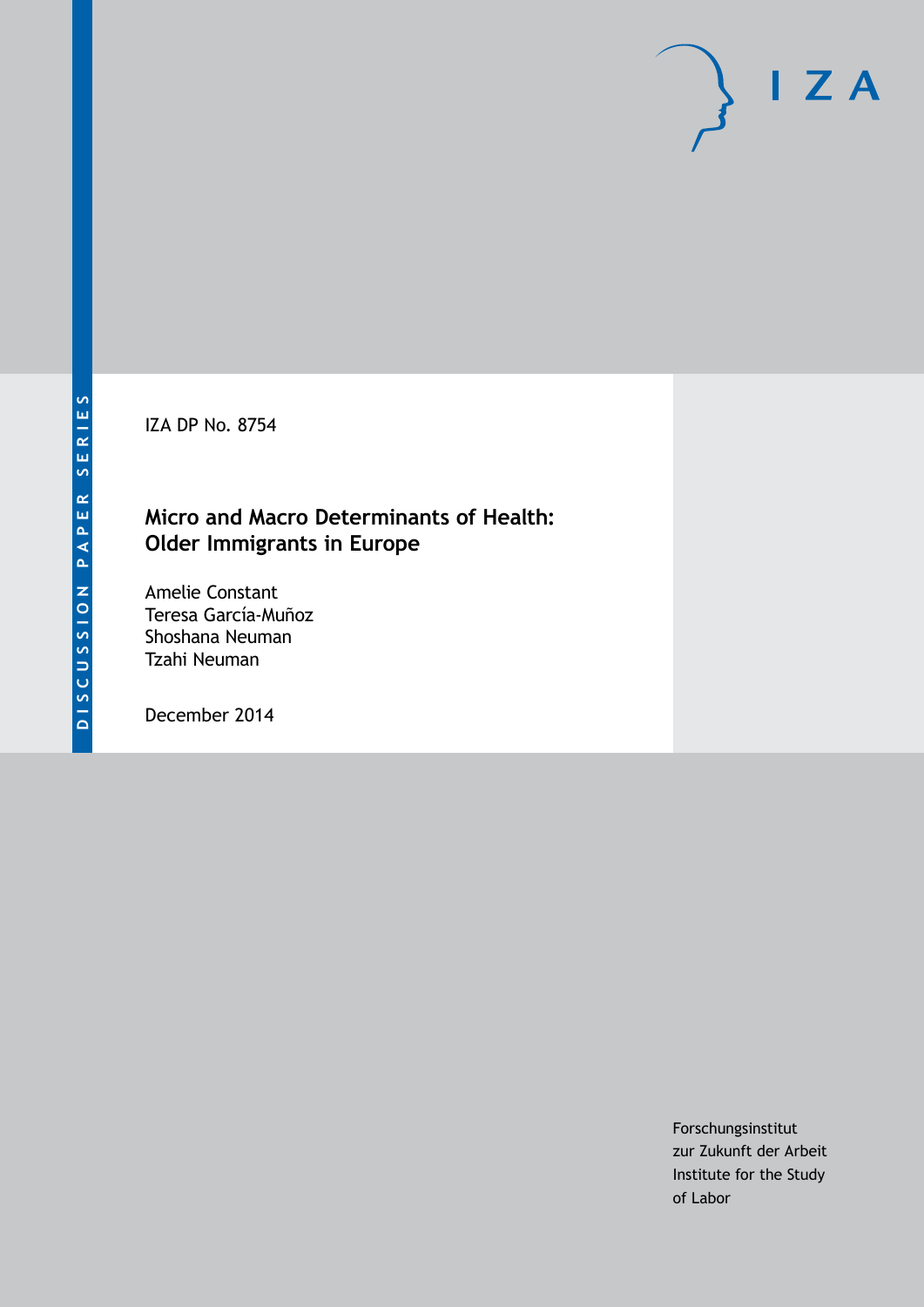# **Micro and Macro Determinants of Health: Older Immigrants in Europe**

### **Amelie Constant**

*George Washington University, Temple University and IZA*

### **Teresa García-Muñoz**

*University of Granada*

### **Shoshana Neuman**

*Bar-Ilan University, CEPR and IZA*

### **Tzahi Neuman**

*Hadassah-Hebrew University Medical Center*

Discussion Paper No. 8754 December 2014

IZA

P.O. Box 7240 53072 Bonn **Germany** 

Phone: +49-228-3894-0 Fax: +49-228-3894-180 E-mail: [iza@iza.org](mailto:iza@iza.org)

Any opinions expressed here are those of the author(s) and not those of IZA. Research published in this series may include views on policy, but the institute itself takes no institutional policy positions. The IZA research network is committed to the IZA Guiding Principles of Research Integrity.

The Institute for the Study of Labor (IZA) in Bonn is a local and virtual international research center and a place of communication between science, politics and business. IZA is an independent nonprofit organization supported by Deutsche Post Foundation. The center is associated with the University of Bonn and offers a stimulating research environment through its international network, workshops and conferences, data service, project support, research visits and doctoral program. IZA engages in (i) original and internationally competitive research in all fields of labor economics, (ii) development of policy concepts, and (iii) dissemination of research results and concepts to the interested public.

IZA Discussion Papers often represent preliminary work and are circulated to encourage discussion. Citation of such a paper should account for its provisional character. A revised version may be available directly from the author.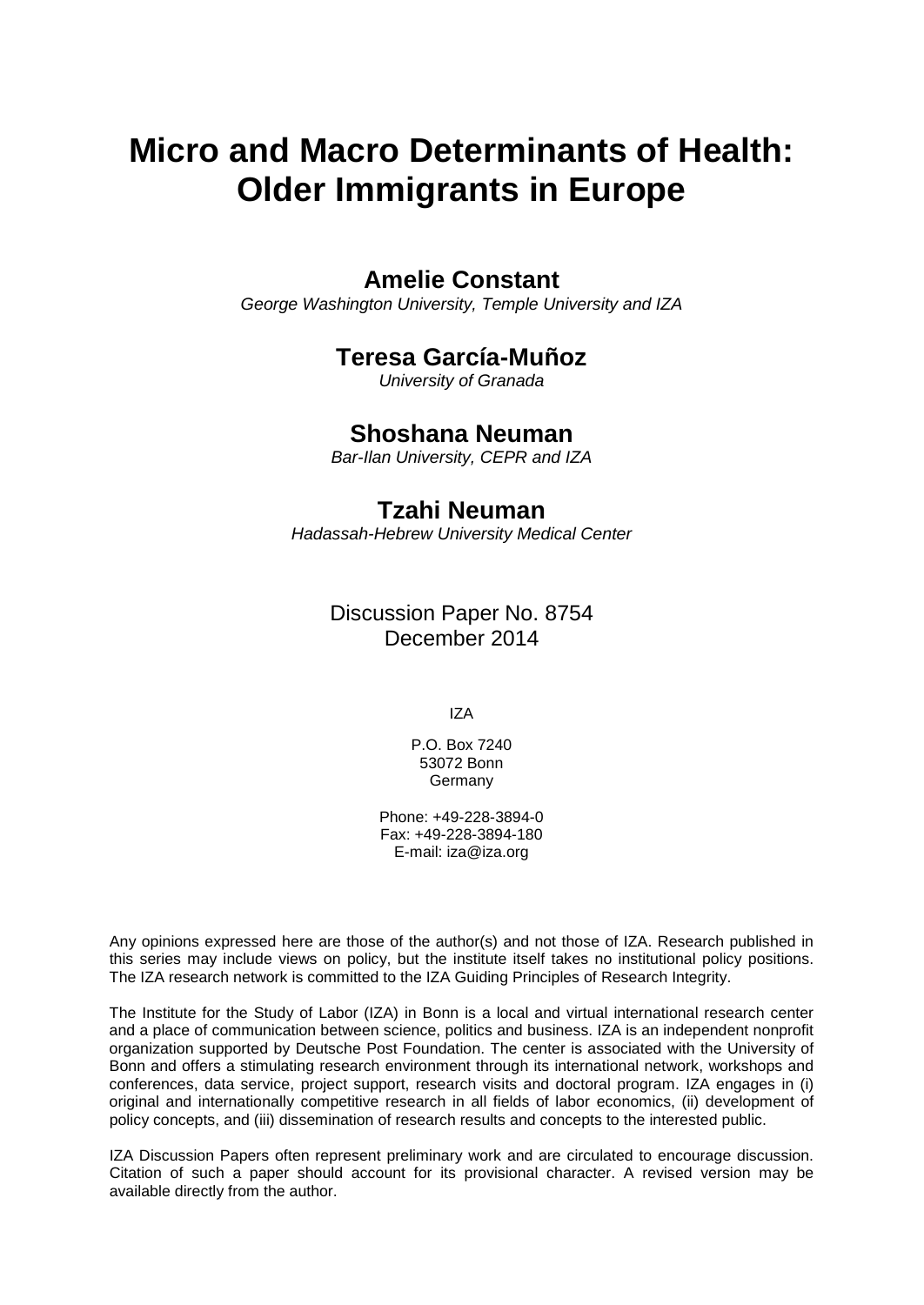IZA Discussion Paper No. 8754 December 2014

# **ABSTRACT**

## **Micro and Macro Determinants of Health: Older Immigrants in Europe<sup>** $\tilde{ }$ **</sup>**

We study the health determinants of immigrant men and women over the age of fifty, in Europe, and compare them to natives. We utilize the unique Survey of Health Aging and Retirement (SHARE) and augmented it with macroeconomic information on the 22 home countries and 16 host countries. Using Multilevel Analysis we can best capture the within and between countries variation and produce reliable results. We find that during the first decade after arrival, immigrants report higher levels of subjective health compared to natives and to previous cohorts of immigrants. As time since migration passes by, reported subjective health decreases; immigrants' health becomes the same as that of comparable natives or it even decreases. The level of economic development of both the origin and the host country positively affect the individual's health, but the effect of the host country is much more pronounced. It appears that positive and negative deviations (of the host from the origin country) have different impacts on individual health: an increase in a positive deviation (the country of origin is more developed compared to the host country  $-$  a 'loss' for the immigrating individual) leads to a decrease in the immigrant's subjective health, while an increase in the absolute negative deviation (a 'gain' for the immigrating person) leads to an increase in the immigrant's subjective health. These differential effects can be explained as some variant of the Loss-Aversion Theory.

JEL Classification: C22, J11, J12, J14, O12, O15, O52

Keywords: self-assessed health status, immigration, Europe, country of origin, older population, multilevel regression

Corresponding author:

Amelie F. Constant 1737 Chestnut Street Suite 900 Philadelphia, PA 19103 USA E-mail: [Constant@iza.org](mailto:Constant@iza.org)

<span id="page-2-0"></span>We are thankful to participants in the 11<sup>th</sup> AM<sup>2</sup> Workshop (Bonn, May 30 - June 1, 2014) and Corrado Giulietti for helpful comments on an earlier version of the paper.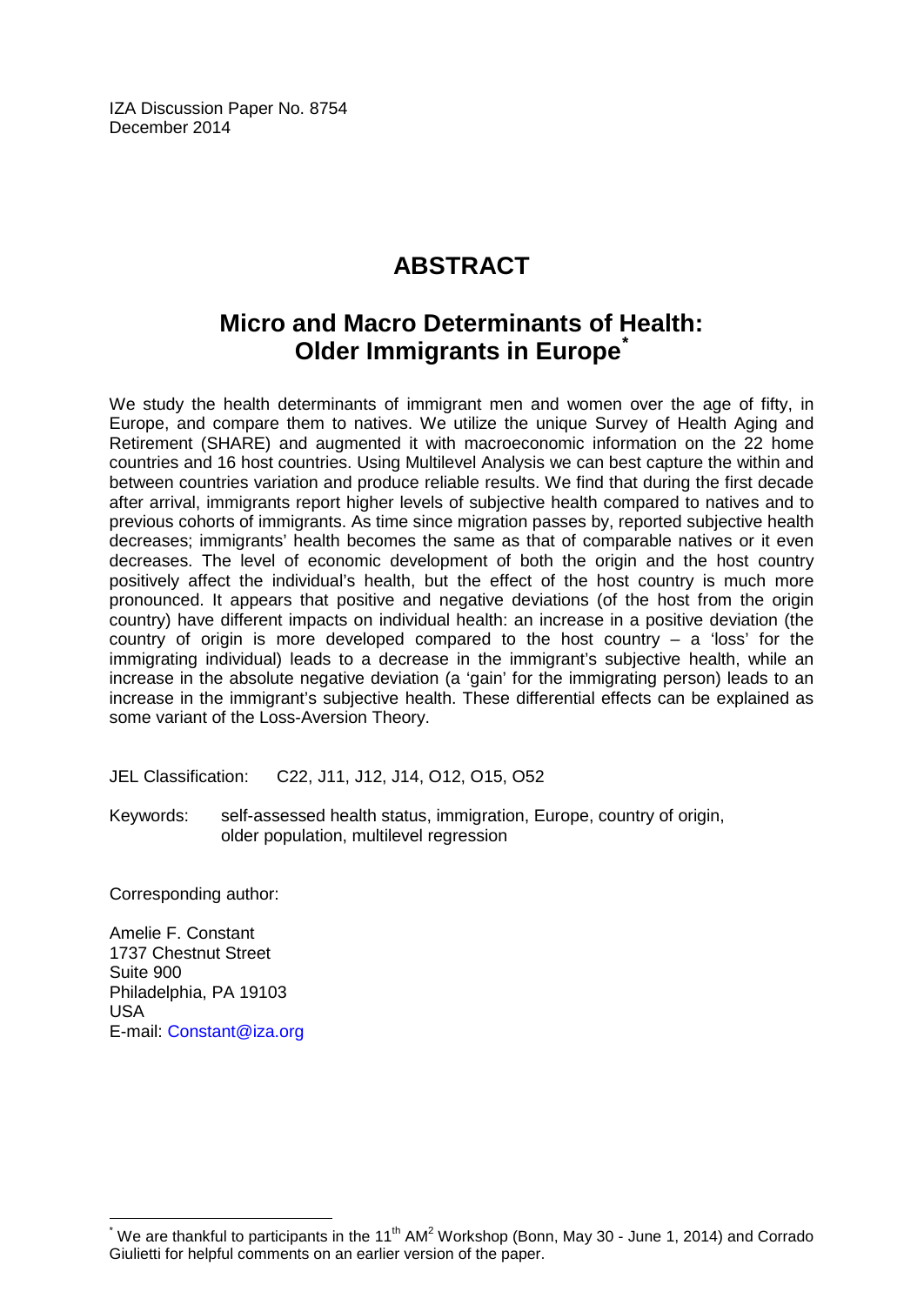#### **1. Introduction**

Immigrants constitute a major feature in many countries in terms of numbers, growth rates, and cultural differences. The United Nations (2013) report that between 1990 and 2013 the total number of migrants in the world increased by 49.2 percent: from 155.5 in 1990 to 232 in 2013. In 2013, Europe hosted 72 million migrants*,* constituting 31 percent of the world migrants' stock. Besides the US that hosts 45.8 million migrants, five European countries are on the list of the ten largest immigrant absorbing countries: Russia (11 million), Germany (9.8 million), France (7.4 million), Britain (7.8 million), and Spain  $(6.5 \text{ million})$  (United Nations, 2013).<sup>1</sup> In addition, the non-European foreign-born population in the European Union (EU) on January  $1<sup>st</sup>$ , 2013 was 33.5 million. Another 17.3 million persons were born in a different EU Member State than the one they were living in (http://epp.eurostat.ec.europa.eu/statistics explained/index.php/Migration and migrant population statistics).

As natives age in the host country, so do the immigrants. In Europe, the share of older immigrants is growing fast, as earlier cohorts of immigrants age, younger arrivals bring their older parents to live with them, and more skilled immigrants migrate later in life. On January  $1<sup>st</sup>$ , 2013, the median age of the EU population was 42 years. For immigrants (in 2012) it varied from 26 years in the UK to 40 years in Bulgaria (http://epp.eurostat.ec.europa.eu/statistics\_explained/index.php/Migration\_and\_migrant\_po pulation statistics). About 30 percent of the immigrants in Europe belong to the age group of 50+. The parallel figure for the US is somewhat higher, at 33.8 percent (United Nations, 2013). This warrants a study about the middle-aged and beyond population.

As health starts deteriorating around the age of 50, studying the health of older immigrants is essential and of great socio-political importance. It can "potentially offer some significant analytical advantages for understanding the origins of health disparities in any population" (Jasso et al., 2004, p. 1) and allow us to better address public health challenges. A better understanding of the immigrants' health status, behavior, and attitudes is needed in order to better cater to their needs and integration. Compromised health statuses and unhealthy behaviors can have consequences burdening the health care and

<sup>1</sup> The other four are: Saudi-Arabia (9.1 million), the Union of Arab Emirates (7.8 million), Canada (7.3 million), and Australia (5.6 million).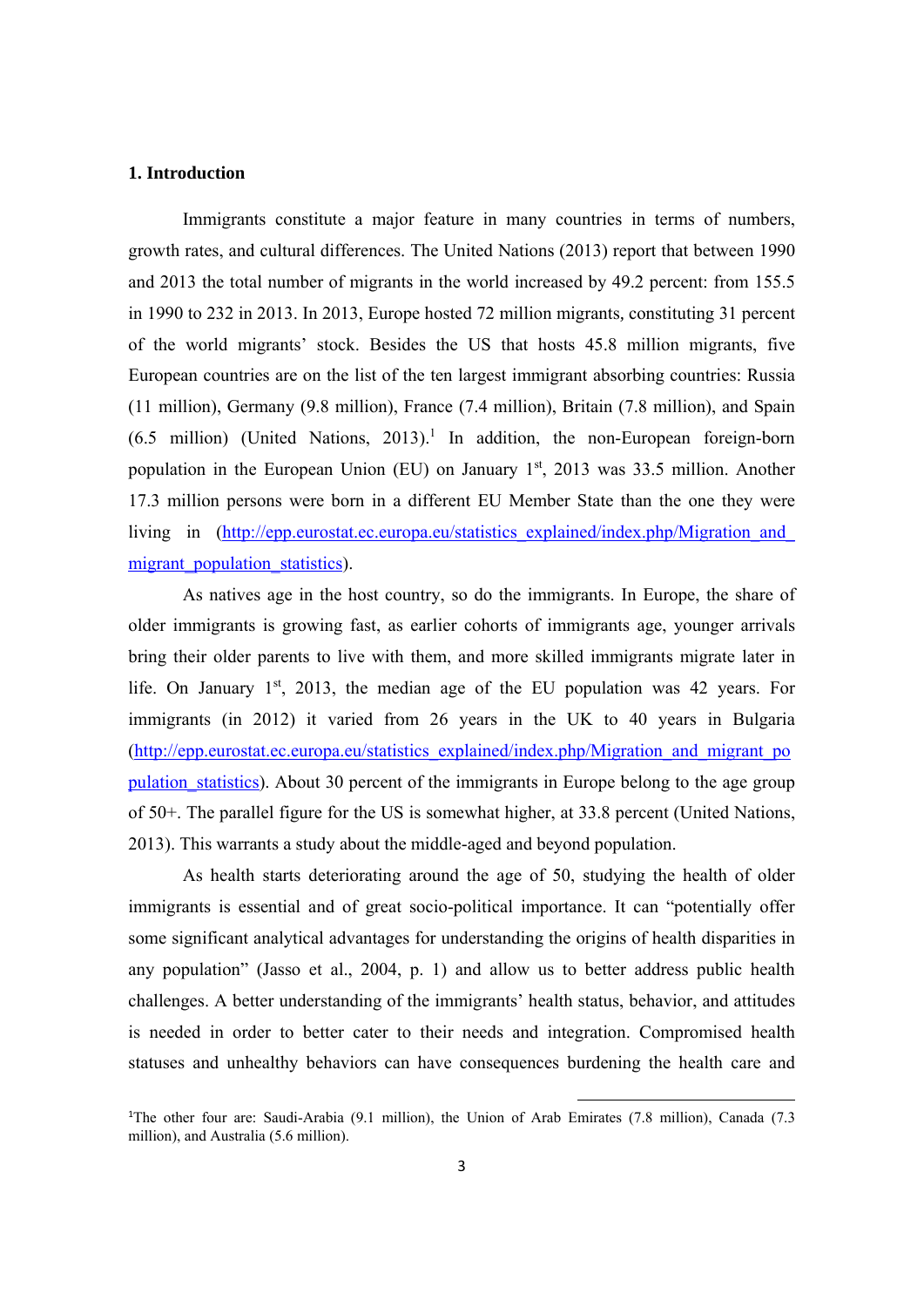welfare systems of the host countries. Equally important is to understand whether the health status of immigrants changes with additional time spent in the host country and whether it is different than that of comparable natives.

While health is a good measure of the quality of the labor force and the well-being of a population in general and while it is of outmost relevance to policymakers in the private and public sectors, it has not received the proper research interest among economists. Human capital theory offers predictions about the health selection of emigrants: they may be positively or negatively selected compared to their compatriots left behind. Emigrants are more likely to have a positive and optimistic stance about their future, which correlates with good health. In addition, the health selection criteria of the host countries, $<sup>2</sup>$  and the fact that migrants survive the stress of moving, makes it more likely</sup> that economic immigrants are positively self-selected with respect to health. Empirical studies provide evidence for these predictions (Jasso et al., 2004; Neuman, 2014). On the other hand, there is no sound theory that predicts the health status of immigrants compared to natives in the host country. Arriving migrants may be more, less or equally healthy than the natives. Their health status during their residence in the host country can change and approach or diverge from that of natives. It is therefore an empirical challenge.

Immigrants offer an interesting case-study because they are confronted with at least two reference-points; namely their countries of origin and the host countries. Their health status upon arrival can provide valuable insights into selection issues and their permanency in the new society can explain if there is health assimilation with time in the host country.

Immigration also serves as an experimental framework for the testing of the effects of environmental factors on diseases and on ethnic health disparities. By definition, when migrants move from one environment with one set of health risks/behaviors/constraints into another that may contain a quite different mix, they change regimes. Since isolating meaningful variation in health environments may be problematic within a domestic native population, scholars from various disciplines have been eager to use immigrant samples to measure the impact that environmental factors (such as diets, environmental risks, health care systems, political unrest) may have on health (Jasso et al., 2004).

<sup>2</sup> An exception is Israel, where immigrants are not screened for health problems. Migrants going to Israel are largely motivated by national motives rather than by economic incentives (Neuman, 2005).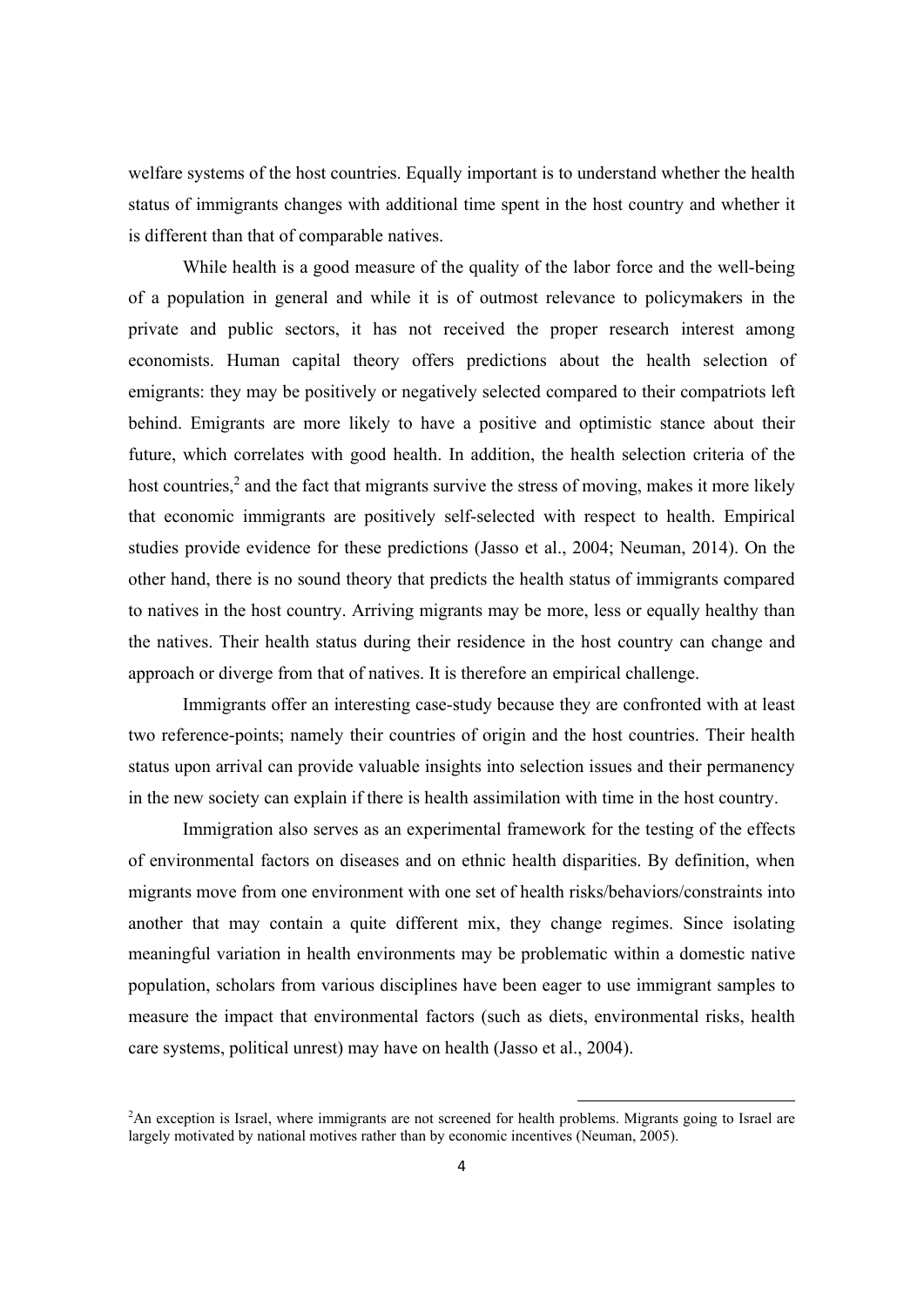Epidemiology has a long tradition in using migrant patients to isolate environmental effects on diseases. A typical epidemiological study examines some health outcome in three populations that presumably differ in a significant way in their environments: individuals in the sending country, natives in the host country, and migrants. The basic idea is that if disease rates change when one moves from one place to another, then this indicates the role of environmental factors (Kasl and Berkman, 1983; Marmot, Adelstein and Bulusu, 1984).

Most studies find a "healthy immigrant effect", in which, immigrants are healthier than natives when they first arrive in the new country but their health status deteriorates the longer they stay in the new country and assimilate to the health level of natives (Antecol and Bedard, 2006; Chiswick et al., 2008; Giuntella and Mazzonna, 2014; Courbage and Khlat, 1996; Delaney et. al., 2013; Carrasco-Garrido et al., 2007). Immigrants in the US are also healthier than their socio-economic status would predict (Jasso et al., 2004; Ronellenfitsch and Razum, 2004).

In this paper we take advantage of the incredibly rich Survey of Health Aging and Retirement Europe (SHARE) that covers individuals over 50 in most European countries. We pool the three existing waves of 2004/5, 2006/7 and 2011 and supplement this survey with country-specific macro-data on the sending and receiving countries. We explore the full spectrum of the self-assessed health status (SAHS), as numerous studies have indicated that self-ratings of health are good predictors of mortality and morbidity even more than medical records (Idler and Benyamini, 1997; Mora et al., 2008; Cesari et al., 2009). We include a battery of health variables, as well as behavioral, demographic, and socioeconomic variables to best estimate SAHS. Because individuals are clustered within countries, we use multilevel analysis that is the most appropriate technique to analyze within- and between-country variation. A careful analysis is conducted to provide answers to our questions: what are the determinants of the individuals' SAHS; do immigrants differ from natives in their SAHS; how does SAHS change with duration in the host country and among different immigrant groups? These questions have not been studied in-depth for Europe. Our novelty is the econometric technique and the inclusion of macro-economic characteristics of the home and host countries.

The paper is structured as follows: the next section presents an overview of the immigrant populations in Europe, the history of immigration and their current health levels.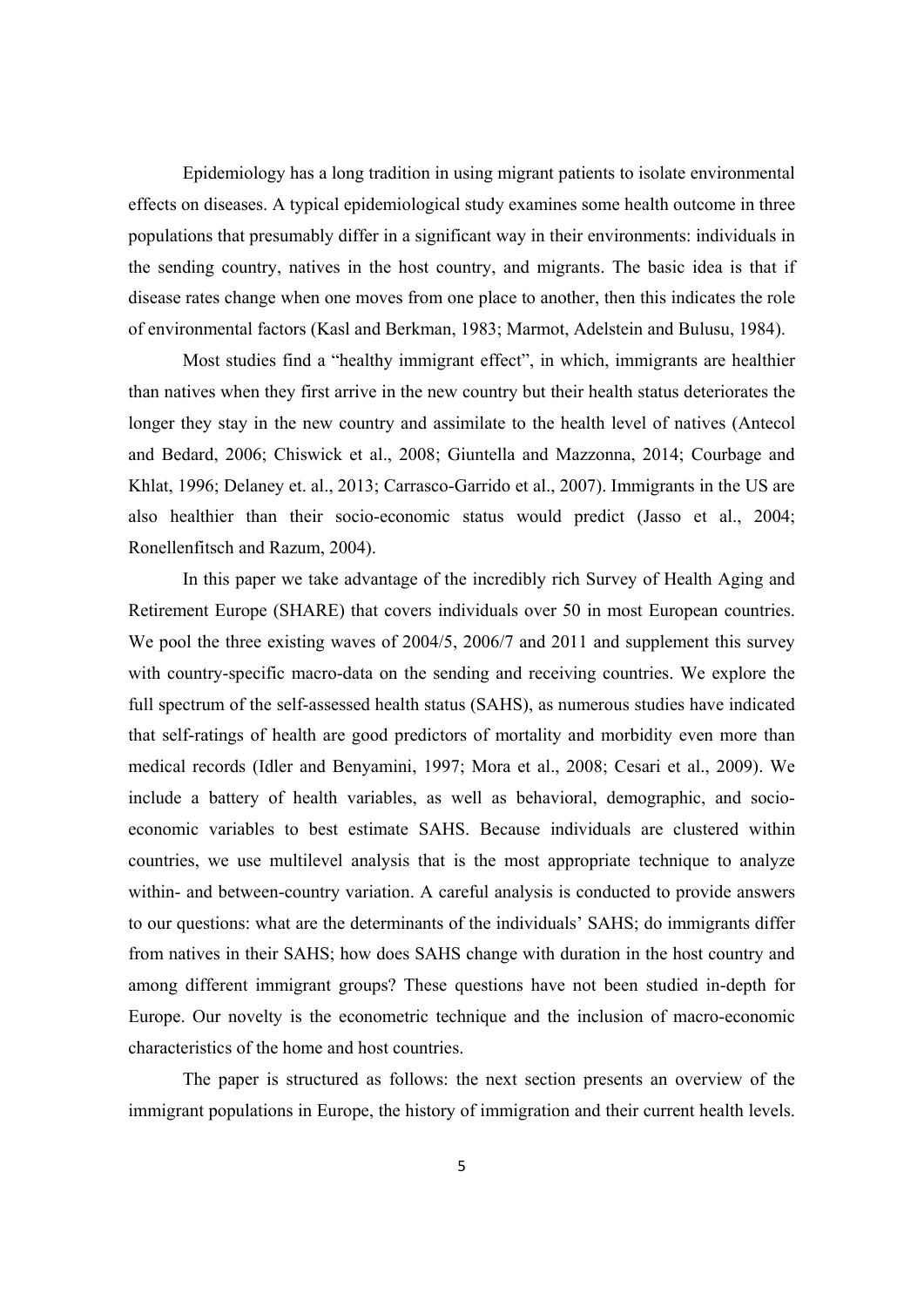Section 3 reviews the relevant literature identifying gaps and oversights. Section 4 describes the data and the sample. Section 5 outlines the empirical methods and hypotheses. Section 6 presents the results and Section 7 concludes.

#### **2. Europe and its Immigrant Populations**

In the late 1950s, the European Union (EU) was created by the following original member states: Belgium, France, Germany, Italy, Luxembourg, and the Netherlands. In the 1970s, Denmark, Ireland, and the UK joined in. Greece, Spain and Portugal joined in the 1980s, and Austria, Finland and Sweden in the 1990s, creating the "Old EU15". The first EU enlargement to the eastern countries in 2004 embraced the EU10 (Cyprus, the Czech Republic, Estonia, Hungary, Latvia, Lithuania, Malta, Poland, Slovakia, and Slovenia). Bulgaria and Romania joined the EU25 in 2007. With the accession of Croatia in 2013, the EU is now a union of 28 countries.

By the mid- $20<sup>th</sup>$  century, Europe was an immigration continent. Economic migrants in Europe can be grouped into the following general categories: (i) guest-workers from the less developed Southern-European and North-African countries such as Greece, Italy, Spain, Portugal, Morocco, the former Yugoslavia and Turkey, who were joined by their families later on. While Germany, Austria, and Switzerland recruited most of the guestworkers, countries such as Denmark, the Netherlands and France also recruited guestworkers; (ii) citizens from the former colonies of European countries such as England, France, Spain, Portugal and the Netherlands – in North- and West-Africa, and in South- and Southeast-Asia; (iii) migrants from the former Soviet Union and Eastern Europe after the collapse of communism in 1989; (iv) Many refugees, asylum seekers and irregular migrants also came to Europe from less privileged regions that suffer from famines, wars, political violence and geo-political shifts.

The heterogeneity of the countries of origin in terms of economic development, market structures, educational systems, technological and innovation levels, and proximity to the destination countries led to large variations in educational attainments, occupational outcomes and wages of immigrants in Europe. Similarly, heterogeneity with respect to religion and culture can influence the health behaviors and the overall health-status of immigrants. For example, some cultures do not allow the consumption of liquor, wine or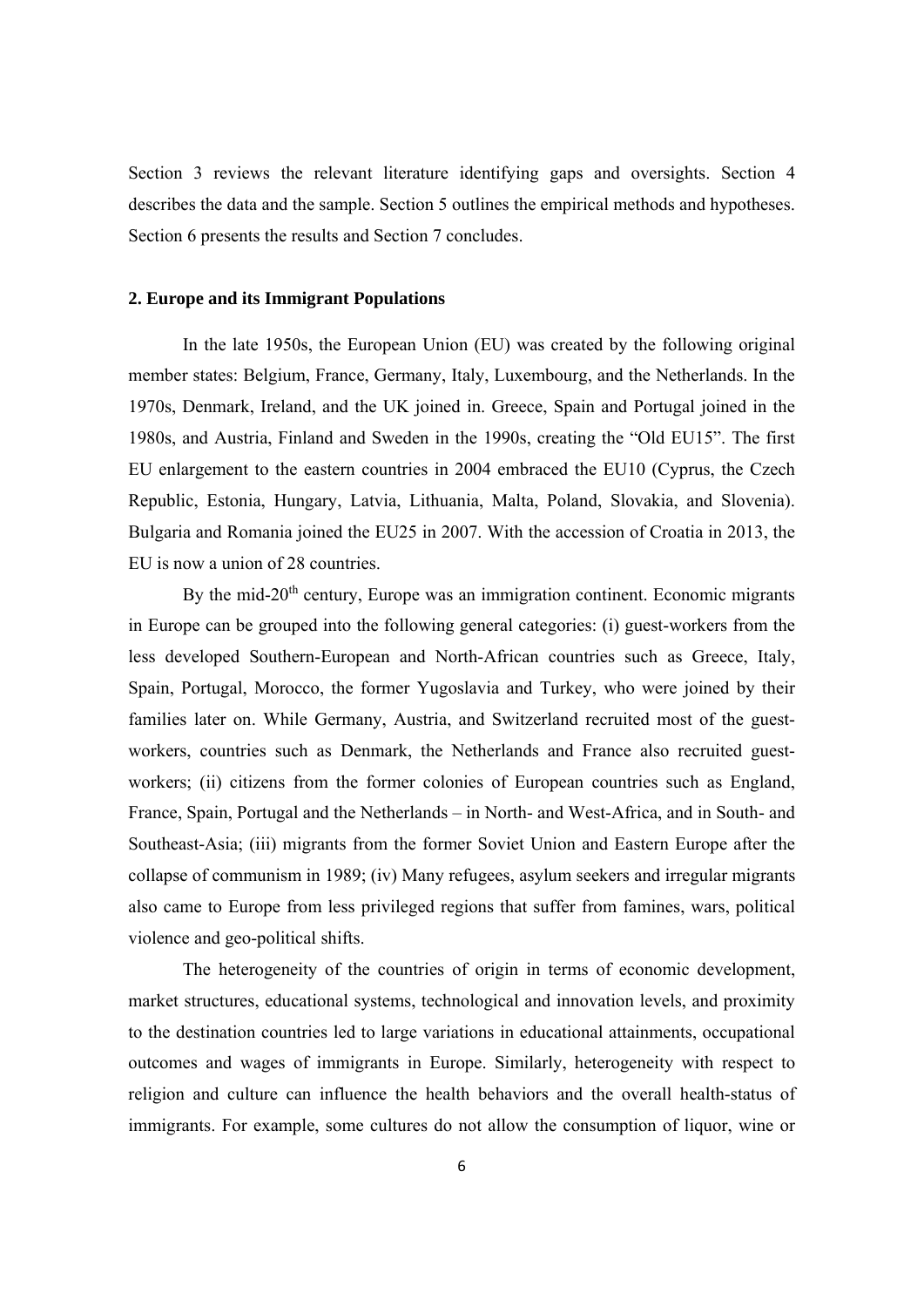cigarettes, decreasing the chances of finding alcoholics and smokers among them. Other cultures emphasize diets rich in fruits, vegetables and fish that minimize obesity among their members. Therefore, we expect wide variations in the health of immigrants in Europe.

More detailed country-specific information about the foreign-born populations in Europe (for 2010) can be gained from Table 1. As Table 1 indicates, immigrants comprise more than 10 percent of the local population in a large number of European countries. At the top ranks we find Luxembourg (32.5 percent of the population are immigrants), followed by Cyprus (18.8 percent) and Estonia (16.3 percent). The share of immigrants is below 5 percent in only a few countries; Slovakia ranks last with immigrants comprising only 0.9 percent of the total population. The majority of immigrants were born in non-European countries. Moreover, given that most European countries are facing dramatic drops in fertility among natives, $3$  and given that immigrants in Europe have significantly higher fertility rates, $4$  it is expected that the shares of immigrants will keep growing.

| Country            | Number of<br>foreign-born <sup>1</sup> | Share of foreign-born <sup>2</sup> | Share of non-European<br>foreign-born <sup>2</sup> |
|--------------------|----------------------------------------|------------------------------------|----------------------------------------------------|
| Austria            | 1,276.0                                | 15.2                               | 9.1                                                |
| Belgium            | 1,503.8                                | 13.9                               | 7.0                                                |
| Cyprus             | 150.7                                  | 18.8                               | 13.5                                               |
| The Czech Republic | 398.5                                  | 3.8                                | 2.6                                                |
| Denmark            | 500.8                                  | 9.0                                | 6.3                                                |
| Estonia            | 217.9                                  | 16.3                               | 15.0                                               |
| Finland            | 228.5                                  | 4.3                                | 2.8                                                |
| France             | 7,196.5                                | 11.1                               | 7.8                                                |
| Germany            | 9,812.3                                | 12.0                               | 7.8                                                |
| Greece             | 125.6                                  | 11.1                               | 8.3                                                |
| Hungary            | 436.6                                  | 4.4                                | 1.4                                                |
| Iceland            | 35.1                                   | 11.0                               | 3.7                                                |
| Ireland            | 565.6                                  | 12.7                               | 2.9                                                |
| Italy              | 4,798.7                                | 8.0                                | 5.3                                                |
| Latvia             | 343.3                                  | 15.3                               | 13.6                                               |

**Table 1: Foreign-born populations in European countries, 2010** 

<sup>3</sup> The most pronounced changes are evidenced in the European Catholic countries: Ireland (from 3.8 in the early 1970s to 2.1 in 2010), Spain (from 2.2 in the early 1980s to 1.4 in 2010), Portugal (from 3.0 in the early 1970s to 1.4 in 2010), Italy (from 2.4 in 1970 to 1.4 in 2009), and Poland (from 2.1 in 1990 to 1.4 in 2010) (Eurostat, 2013).

4 For example, in Spain, in 2009, while the number of births per 1000 native women in fertility age, was 9.7, it was 17.8 within the foreign population (National Institute for Statistics-INE, Spain); in the UK, in 2010, the Total Fertility Rate (TFR) of UK-born mothers was 1.88, versus 2.45 for non-UK-born mothers (Office for National Statistics-ONS, UK).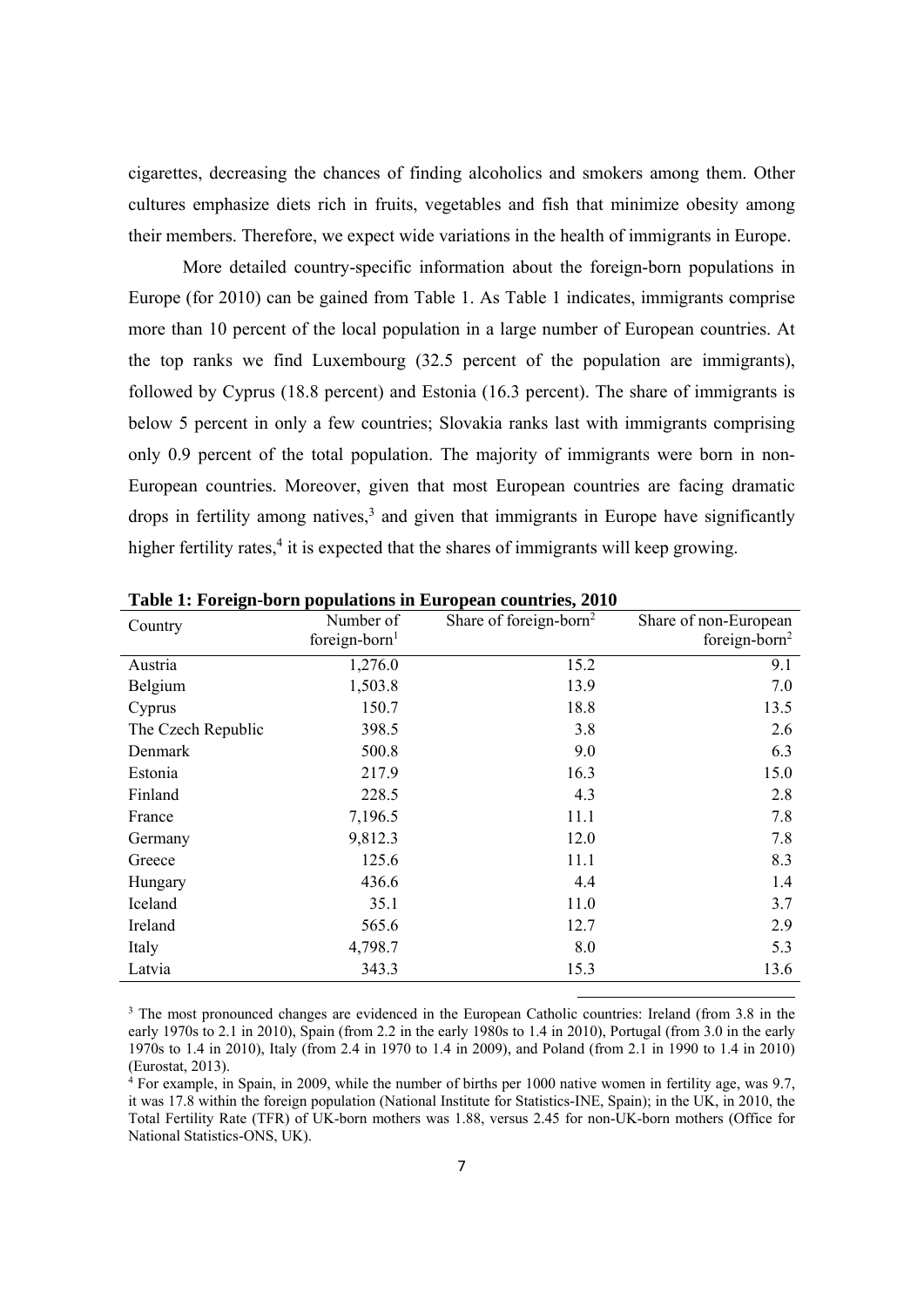| Country         | Number of<br>foreign-born $1$ | Share of foreign-born <sup>2</sup> | Share of non-European<br>foreign-born <sup>2</sup> |
|-----------------|-------------------------------|------------------------------------|----------------------------------------------------|
| Luxembourg      | 163.1                         | 32.5                               | 5.6                                                |
| The Netherlands | 1,832.5                       | 11.1                               | 8.5                                                |
| Norway          | 524.6                         | 10.8                               | 6.5                                                |
| Poland          | 456.4                         | 1.2                                | 0.7                                                |
| Portugal        | 793.1                         | 7.5                                | 5.7                                                |
| Slovakia        | 50.4                          | 0.9                                | 0.4                                                |
| Slovenia        | 253.8                         | 12.4                               | 11.0                                               |
| Spain           | 6,442.8                       | 14.0                               | 8.9                                                |
| Sweden          | 1,337.2                       | 14.3                               | 9.2                                                |
| The UK          | 7,012.4                       | 11.3                               | 7.7                                                |

<sup>1</sup> In 1,000s; <sup>2</sup> As percent of the total population

Source: Eurostat, 2010 (online data access: tps00178, migr\_pop3ctb)

Notes: Data are not available for Bulgaria, Croatia, Switzerland and Ukraine; The Slovakian data are for the year 2009; The Belgian data are provisional.

The religious landscape in Europe is also expected to change, due to the large share of Moslem immigrants in most EU countries. According to the Pew Research Center (2011), the Moslem share in the European population as a whole is expected to grow by nearly one-third over the next 20 years, rising from 6 percent of the region's population in 2010, to 8 percent in 2030.

The share of the 50+ sub-population in Europe is constantly growing in virtually all countries. Figure 1 shows that within a decade (from 2002 to 2012) the number of elder individuals increased by 116 percent.



**Figure 1: Size of population aged 50 and over, Europe** 

Source: Eurostat (2013)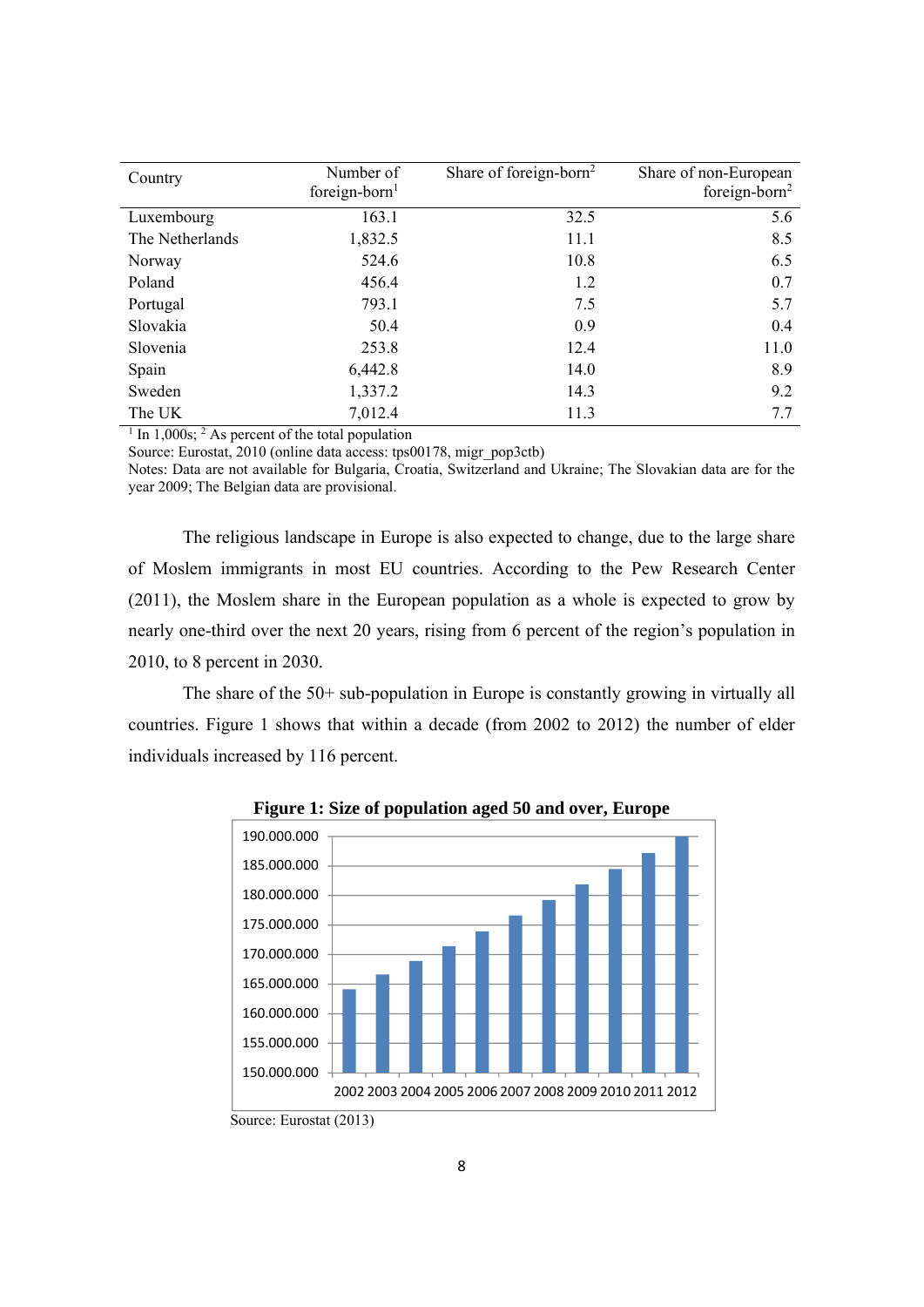#### **3. Relevant Literature**

An extensive body of research related to immigrants in a variety of countries (Antecol and Bedard, 2006 - for the US; Chiswick et al., 2008 and Biddle et al., 2007- for Australia; Kennedy et al., 2006 - for Canada; Giuntella and Mazzonna, 2014 - for Germany; Klaht and Courbage, 1996 - for Moroccans in France; Delaney et. al., 2013 - for recent Irish immigrants in the UK; Carrasco-Garrido et al., 2007 - for Spain) has documented that upon arrival in the host country immigrants are healthier than natives; they are also healthier than their compatriots remaining in their countries of origin. This phenomenon has been termed the "healthy immigrant effect" (HIE). The immigrant health advantage appears to be prevalent also at older ages (Markides, Salinas and Sheffield, 2008/9).<sup>5</sup> However, the initial advantage deteriorates with time spent in the receiving countries and converges toward the native-born populations; sometimes it even goes below the natives.<sup>6</sup> The decline in health is more pronounced when considering the over-time improvement in immigrants' socio-economic status (Jasso et al., 2004; Ronellenfitsch and Razum, 2004; Guintella, 2013; Guintella and Mazzonna, 2014; Neuman, 2014).

Several explanations for the health advantage upon arrival have been suggested: (i) positive self-selection – there is a consensus that the initial health advantage is the result of migrants' positive-selection. This theory posits that only the healthiest and most motivated individuals choose to undergo the traumatic experience of migration to a new country while people who are sicker and weaker stay behind (Bentham, 1988; Jasso et al., 2004; Palloni and Ewbank, 2004); (ii) another theory is that medical examinations by immigration authorities in the host countries further screen out less healthy immigrants at the border. Screening started in the US in 1887 when the Marine Hospital Service facility was established in Staten Island in response to fear of diseases such as yellow fever, cholera and tuberculosis. One hundred years later, another dread disease, AIDS, thought to be related to immigrants (Evans, 1987). The health screening of immigrants is still the norm in Australia, Canada, and other countries. In Australia, immigration is viewed "as a selective

<sup>&</sup>lt;sup>5</sup> The authors provide evidence for older immigrants (65 or older) in the US, who compose 11 percent of the total American immigrant population.

<sup>6</sup> Linking immigrant obesity and labor market outcomes, Averett et al. (2012) find evidence of the HIE and show that as immigrants' weights increase with time in the UK men face a wage penalty and are less likely to work in a white collar job; overweight immigrant women are substantially more likely to suffer work limitations.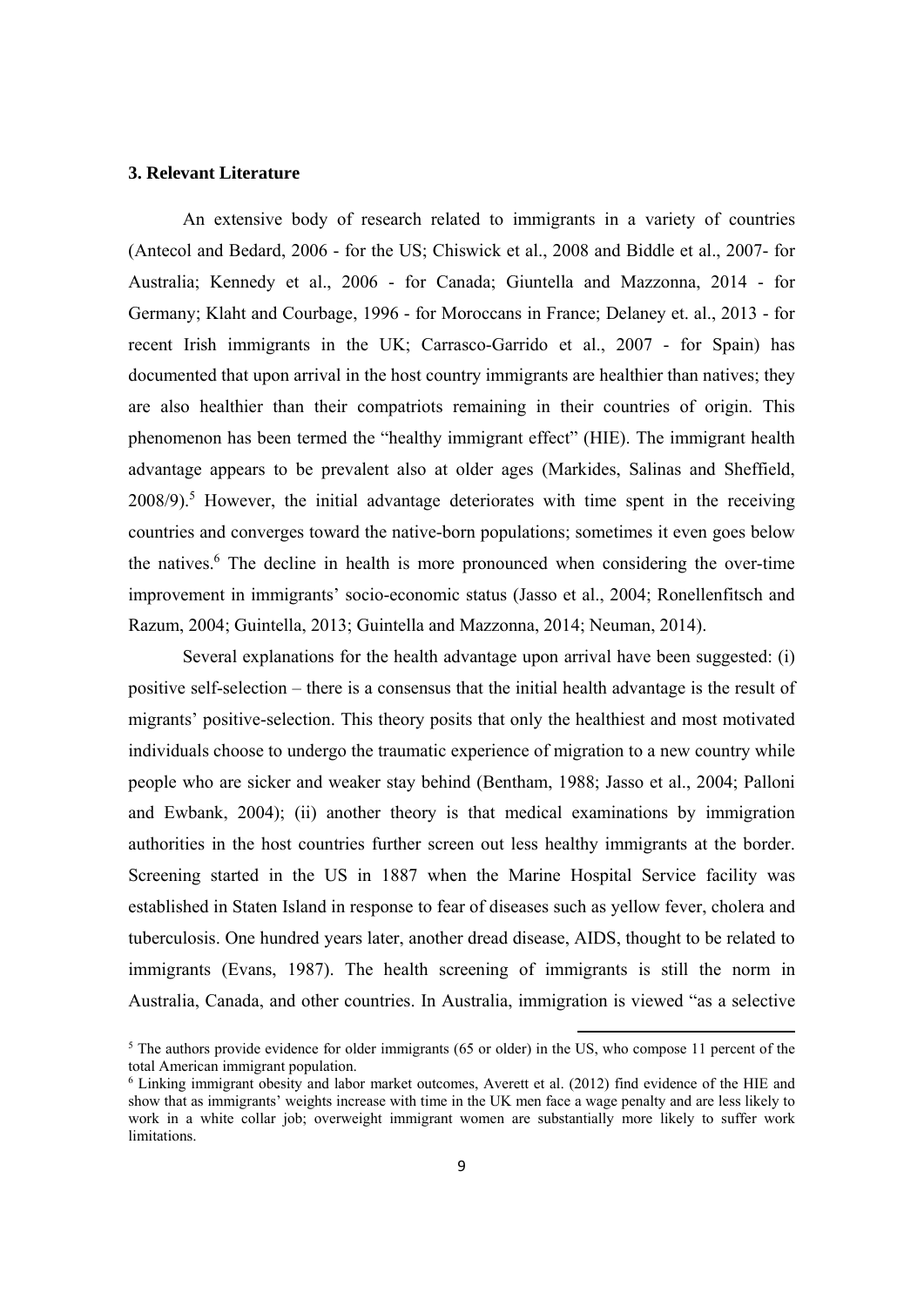process whereby those who do not meet certain health requirements are not granted visas to migrate" (VandenHeuvel and Wooden, 1999, p. 94). However, health screening blocks only a small share of immigrants; (iii) a third theory is that diets and behaviors are healthier in the home country, including better nutrition and dietary habits, more physical activity, close family and religious ties, and other socially protective factors (Marmot and Syme, 1976; Antecol and Bedard, 2006; Biddle, Kennedy and McDonald, 2007); and (iv) finally, it may be that self-reported health conditions are under-reported by the foreign-born, either because they have not yet been diagnosed, or because of differences in perceptions about health status (Jasso et al., 2004).

It should be also noted, however, that other studies do not find the HIE.

For studies related to immigration and health, Israel serves as an important research laboratory (Kasl and Berkman, 1983; Jasso et al., 2004), given its modern migration history with large numbers of migrants from diverse cultures (Europe, Asia and Africa). Interestingly, immigration to Israel is largely motivated by national motives rather than by economic incentives (Neuman, 2005) and immigrants are not screened for health problems. Immigrant health results may therefore not be tainted by selection hurdles.

Researchers are still puzzled about the possible explanations for the subsequent health deterioration of immigrants, and have offered several explanations: (i) most studies emphasize the role of "negative acculturation" through worsening of dietary styles, adoption of risky behaviors (smoking, alcohol consumption, overeating, lack of physical exercise), and erosion of social and cultural protective factors such as close family and religion ties and social solidarity and stability (Jasso et al., 2004; Acevedo-Garcia et al., 2005; Abraido-Lanza et al., 2005; Lara et al., 2005; Antecol and Bedard, 2006; Fenelon, 2013); (ii) another hypothesis is that immigrants tend to use healthcare services less frequently than natives, terminate treatment early, and receive lower quality healthcare. Disparities in use of healthcare services between immigrants and natives could stem from differences in health insurance coverage, poor knowledge of their rights, and difficulty communicating with health practitioners because of linguistic and cultural barriers (Antecol and Bedard, 2006; Biddle et al., 2007); (iii) structural theories based on historical, political, and economic contexts of immigration provide additional explanations for the worsening of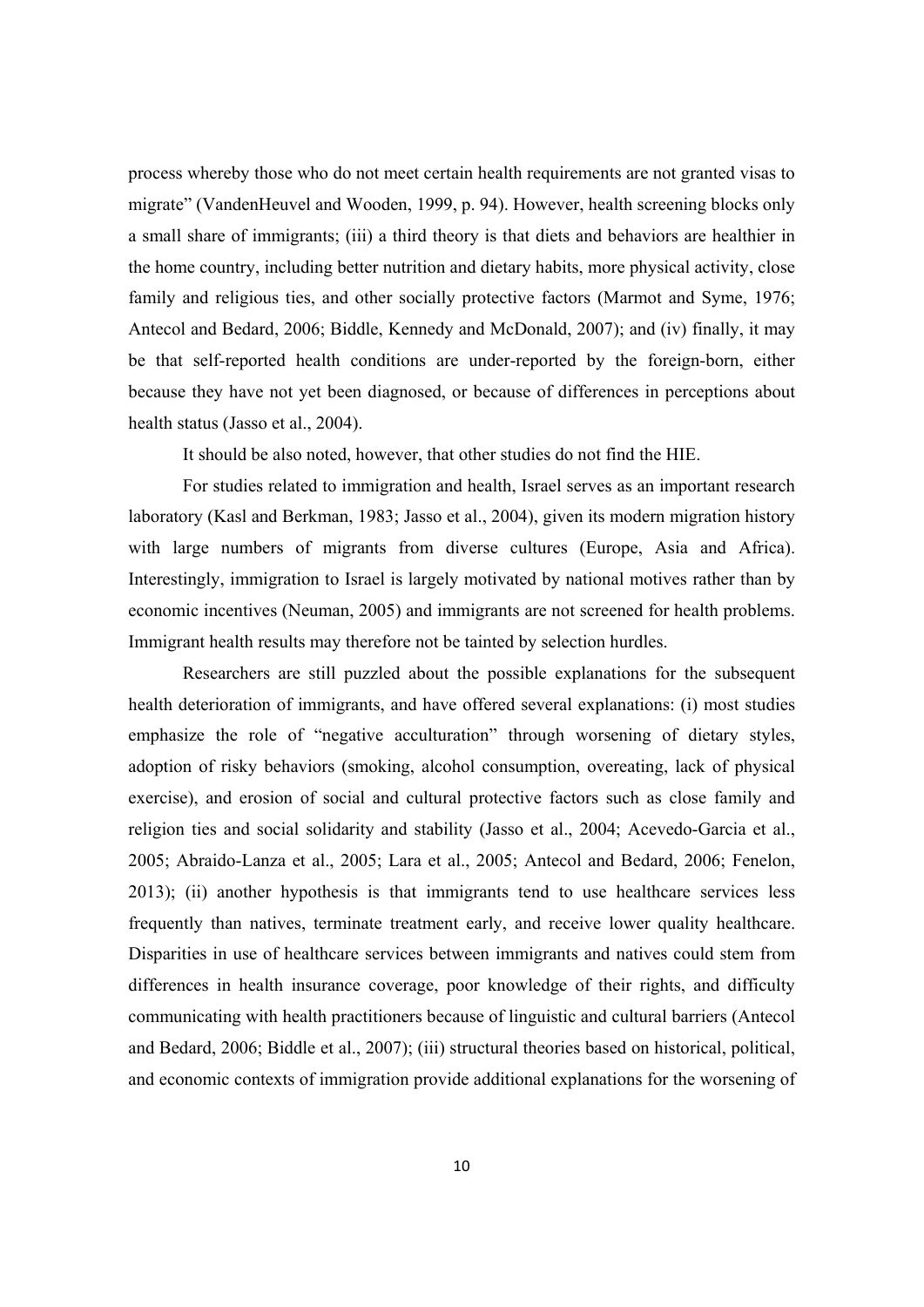immigrants' health over time; they are related to discrimination from xenophobia, racism, and "otherness" (Lara et al., 2005; Grove and Zwi, 2006; Viruell-Fuentes, 2007).

The poor working conditions of immigrants have been suggested as a significant contributor to the deterioration of immigrants' health as the fourth explanation. The hypothesis is that the sorting of immigrants into more dangerous and strenuous occupations, can lead to work-related injuries and fatalities and other health problems and explain the observed deterioration of their health. Moreover, as immigration increases the supply of healthy low-skilled workers, it also leads to a shift of natives towards better working conditions, thereby improving natives' health. Supportive evidence for this labormarket oriented theory is provided by Giuntella and Mazzonna (2014) for Germany and Orrenius and Zavodny (2009) and Zavodny (2014) for the US, where the jobs held by immigrants are more risky and physically arduous than the jobs held by US natives, leading to work-related health problems.<sup>7</sup>

While there are numerous empirical studies on migration and health outcomes, and in particular on the two leading themes of (i) health selectivity of international migrants; and (ii) the impact of migration on the subsequent health trajectory of migrants; more theoretical guidance is needed to fill the gap between evidence and theory. The contribution of theoretical models to the understanding of interactions between migration and health is remarkably small. Among the few theoretical models proposed in the literature are: "a migration model of initial health selectivity" and "a migration model of subsequent health trajectory" presented in Jasso et al. (2004), and a model of "health transmission" that attempts to describe the channels of deterioration of immigrants' health (Guintella, 2013).

Different health metrics are used for the examination of the immigrant-native health disparities. Following the literature on subjective-well-being, we use the self-assessed health status (SAHS) (Newbold, 2005; Garcia-Munoz, Neuman and Neuman, 2014b). SAHS has increasingly become a common measure of health in empirical research. A person's own understanding of her/his health is the 'internal' view of health, as opposed to 'external' views that are based on observations of doctors or pathologists (Sen, 2002). The belief that the individual is the best evaluator of her/his health status was supported by the

<sup>7</sup> Orrenius and Zavodny (2013) provide an excellent review of the literature showing that immigrants hold 'three-D' jobs: dirty, dangerous and difficult.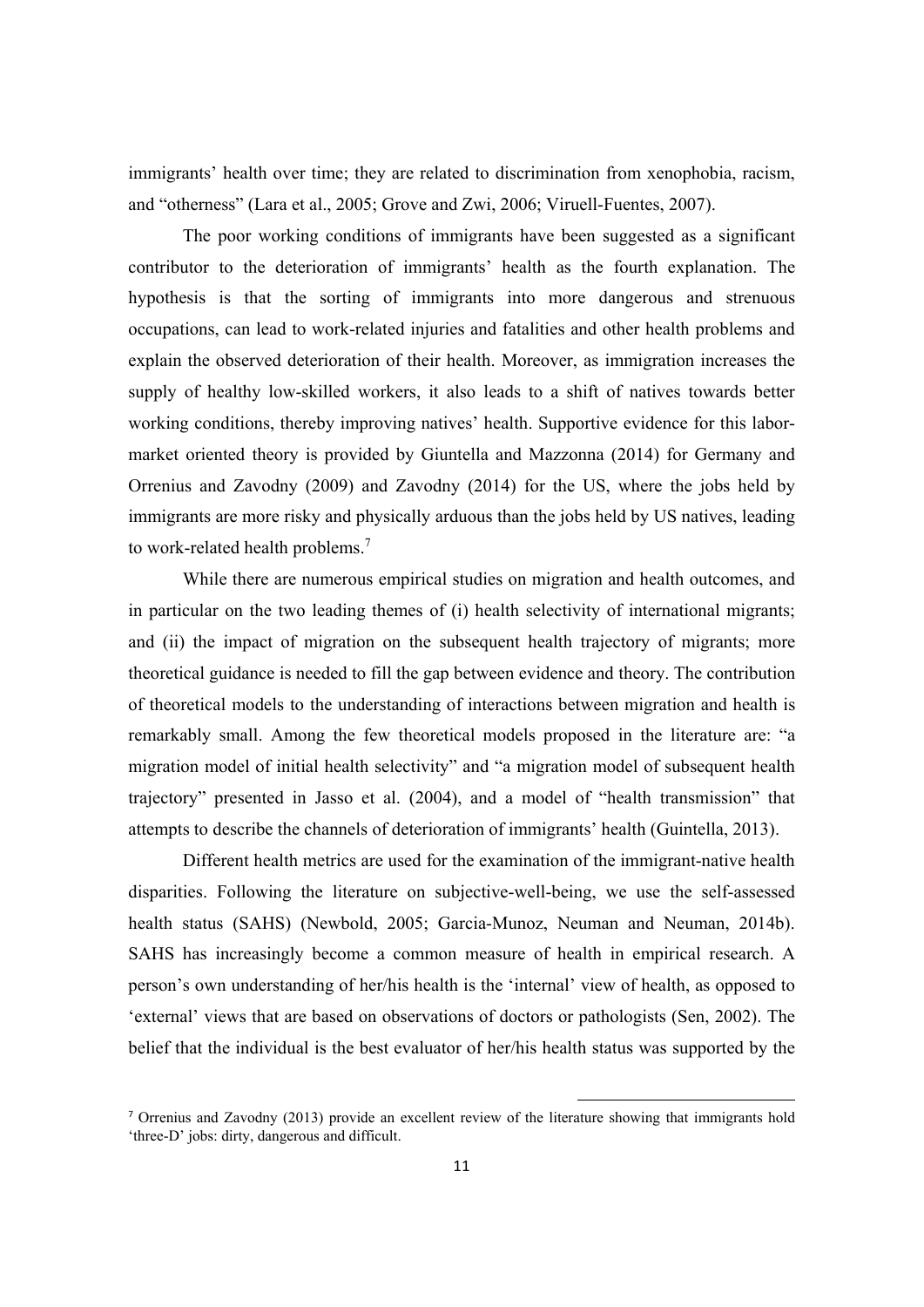findings of numerous studies, which indicated that self-ratings of health are good predictors of mortality and morbidity even more than medical records (Mossey and Shapiro, 1982; Idler and Benyamini, 1997; Cesari et al., 2009). Over 200 studies have reported robust correlations of self-assessments of heath and mortality and morbidity (Mora et al., 2008). The respondents in the above cited sample surveys are heterogeneous in terms of: country of residence, socio-economic status, race, ethnicity, education, preventive practices, and health conditions – indicating the universality of the phenomenon. Accordingly, questions on subjective-health were recently introduced in questionnaires used within the social sciences and the medical professions. Furthermore, SAHS has distinct advantages in evaluations of immigrants' health: immigrants may be misdiagnosed by host country medical doctors due to cultural and language barriers, or because native doctors may not be familiar with specific medical or psychosomatic conditions that are occurring in foreign countries. Consequently, it appears that SAHS is a good measure for native-immigrant comparisons.

Other measures of health include: mortality rates, life expectancy, disability measures, number of physical and cognitive functioning limitations, being diagnosed with a specific health problem/disease, overweight (measured by the Body-Mass-Index – BMI), number of hospital visits per period of time, and satisfaction with health. The first and second measures relate to the health-status of the community, while the others are individual measures. Disparities between immigrants and the native populations may differ across the various dimensions of health.

 Observed health differences between native-born and immigrants could also vary by country of study and country of origin, and also by gender (Sole-Auro and Crimmins, 2008). We control for these aggregates in the regression analyses. When a pooled sample of host countries is employed – differences in aggregate measures of the receiving countries can be controlled for by adding aggregate country-level measures (such as, per-capita GDP, health expenditures, life expectancy and the Human Development Index – HDI). The coefficients of these country-specific variables also contribute to our understanding of how aggregate macroeconomic dimensions affect the immigrant's perceived-health, above and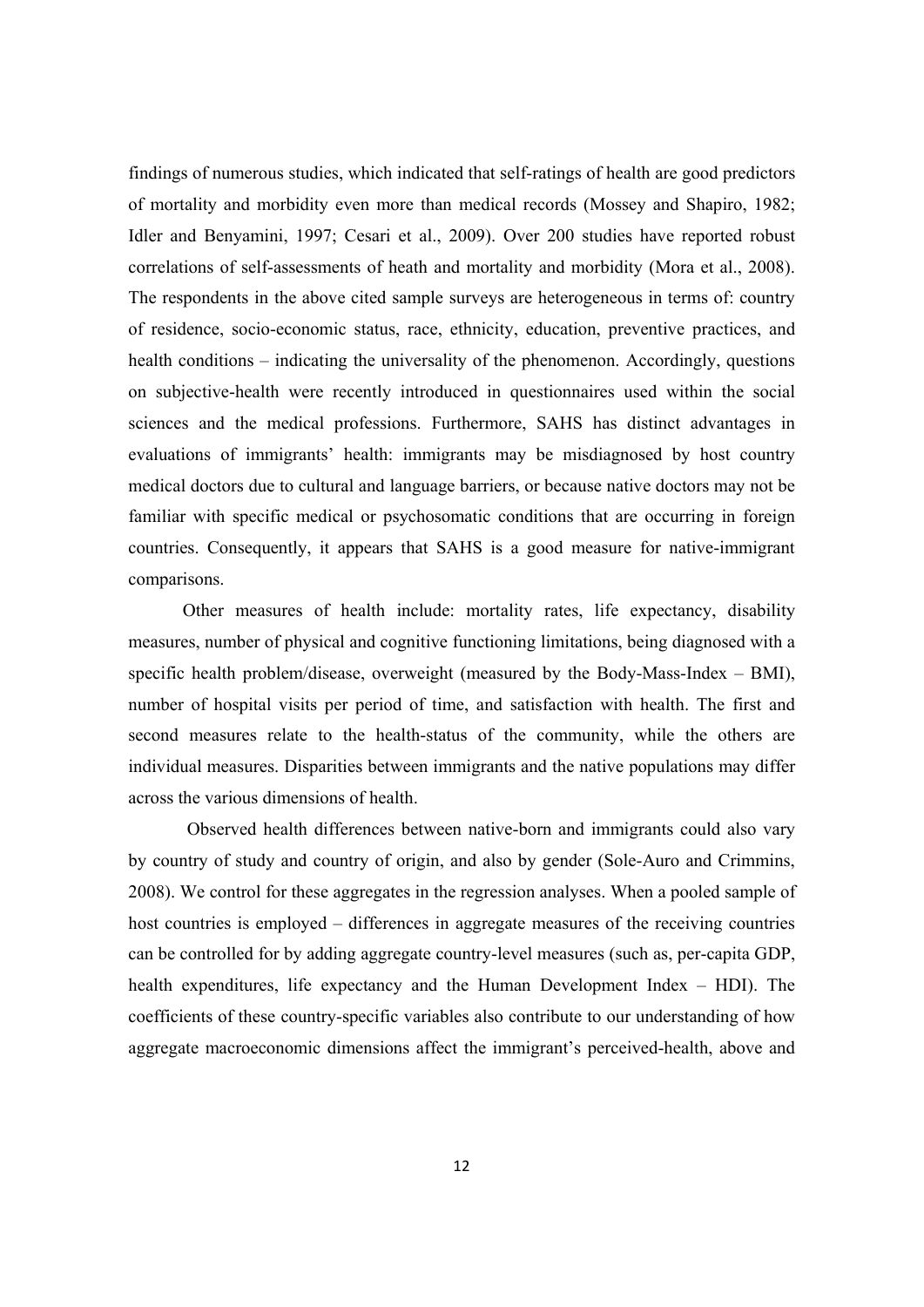beyond the micro, medical and socio-economic determinants.<sup>8</sup> Aggregate measures of the sending countries can also be added to further understand the factors behind perceived health of immigrants.

The macroeconomic factors of the two reference countries (origin and host) have been included in a recent study that evaluates the determinants of immigrants' subjectivewell-being (SWB). Akay, Bargain and Zimmermann (2013) examined whether SWB of migrants in Germany is responsive to fluctuations in macroeconomic conditions in their countries of origin and in the regions where they live in Germany. They found that while immigrants in Germany are positively affected by the performances of the region in which they live (the local macros), they are negatively affected by macros of their countries of origin (migrants' well-being responds negatively to increases in GDP and positively to increases in unemployment in the country of origin).

Most studies use cross-sections for the statistical analysis. In the case of the immigrant population, however, this might create serious selection-biases. Besides the nonidentification of age-cohorts-period effects, the immigrant sample represents only those who remained in the receiving country; migrants who have died or returned to their home country are not represented. Return-migrants could include those who become sick and return to the home country, known as the "salmon-bias effect" (Sole-Auro and Crimmins, 2008). This effect could explain some unexpected findings such as lower mortality rates among foreign-born Mexicans than among natives in the US (Palloni and Arrias, 2004).

#### **4. Data and Descriptive Statistics**

#### *4.1. The dataset*

We utilize the Survey of Health, Aging and Retirement in Europe (SHARE), a unique European database that is the outcome of a collaborative effort of more than 150

<sup>8</sup> In an attempt to better understand aggregate population SAHS, Garcia-Muñoz, Neuman and Neuman (2014a, 2014b) included country-specific macroeconomic measures and found clear evidence that aggregate country SAHS are affected by macros such as per-capita GDP, expenditures on health, Human Development Index (HDI), the share of obese people and the share of active smokers. It follows that the country macros serve as some reference point when evaluation of individual SAHS takes place, ceteris paribus; higher levels of 'positive' macro measures such as GDP and HDI lead to more favorable individual SAHS, while larger 'negative' macros (obesity, smoking) result in lower individual SAHS. Another possibility is that the macros are proxy variables for country-level conditions that affect the individual SAHS. For instance, higher levels of per-capita GDP or of HDI could indicate better nutrition and higher quality of health-services.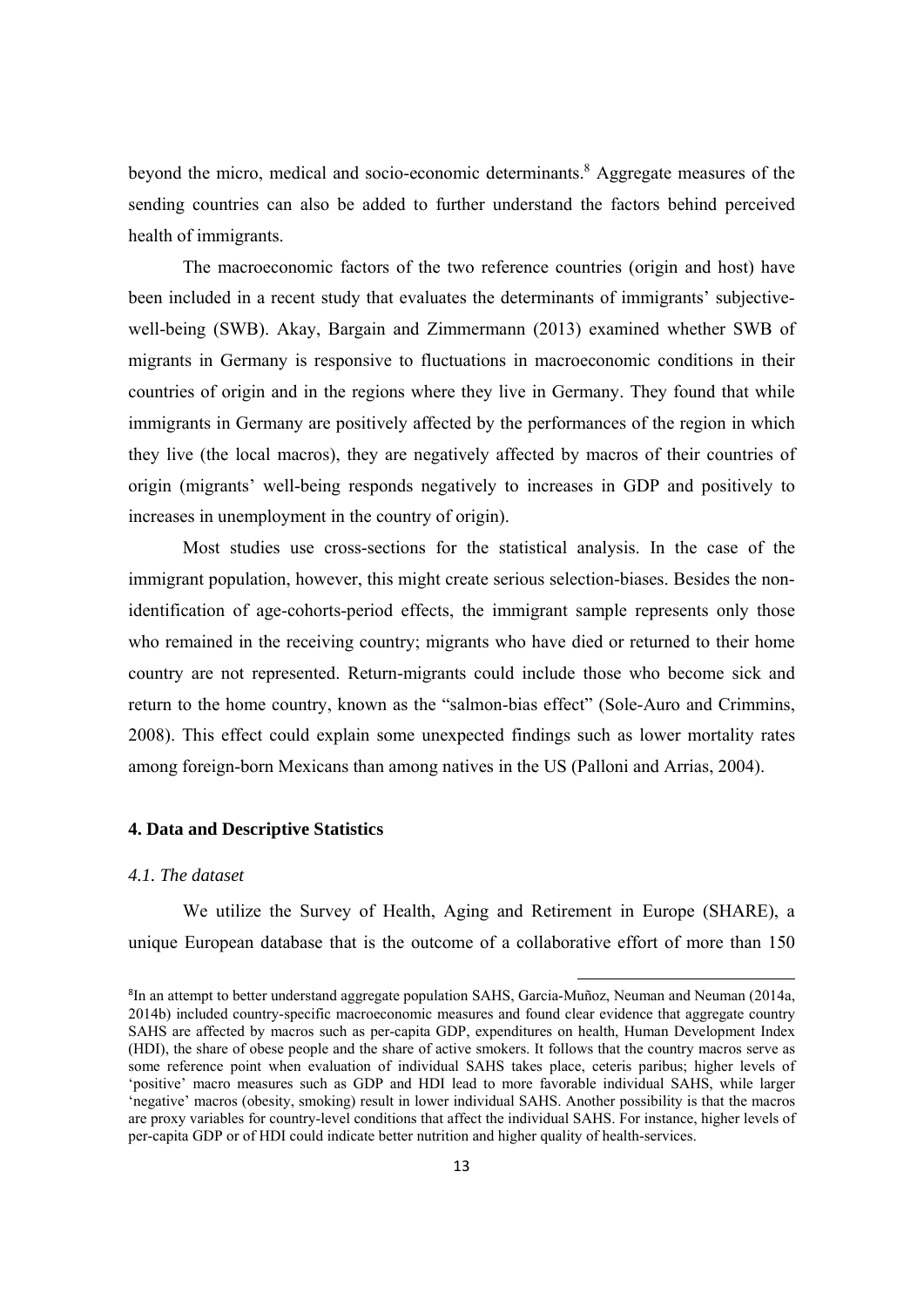researchers world-wide, organized in multidisciplinary national teams and cross-national working groups. SHARE is patterned after the Health and Retirement Study (HRS) in the US. A scientific monitoring board and a network of advisors help to maintain and improve the project's scientific standards. The main funding comes from the European Commission  $(5<sup>th</sup>, 6<sup>th</sup>$  and  $7<sup>th</sup>$  framework programs).

There are three waves and one wave with retrospective information (SHARELIFE). The first wave was collected in 2004/2005, the second in 2006/2007, and the fourth mainly in 2011. The third wave, SHARELIFE, was collected in 2008/2009. While 19 countries participated in SHARE, not all countries were part of each wave. Moreover, the timing of data collection differs between countries (http://www.share-project.org/group-faq/faqs. html#1.1). We utilize all three cross-sections by pooling them together. This way we can adequately address the age-period-cohort effects that cannot be identified in one crosssection and can bias the results for immigrants.

SHARE is an ideal dataset for the exploration of the full spectrum of factors behind SAHS for both natives and immigrants. It has a battery of micro data on health, socioeconomic status and social and family networks of more than 86,000 individuals aged 50 or over (and their partners). They are a balanced representation of the various regions in Europe, ranging from the Scandinavian countries (Denmark and Sweden), to Central Europe (Austria, France, Germany, Switzerland, Belgium, the Czech Republic and the Netherlands), to Eastern Europe (Poland, Hungary, the Slovak Republic and Estonia) and the South (Spain, Italy and Portugal).

The dataset contains detailed information on health, beyond the self-reported health, such as: health conditions, physical and cognitive functioning, health behavior, use of health-care facilities, diagnosis of diseases, and height; on behavioral health-risk variables such as: smoking, alcohol consumption, and over-weight; on economic variables such as: current work activity, wealth and consumption, old-age pension, and education; and on social variables and demographics such as: marital status, number of children in the household, mother and father alive, immigration status, years since migration and country of origin of migrants.

Our sample includes 16 European countries and complete records on both immigrants and natives and both men and women. It is composed of 43,037 natives 46.1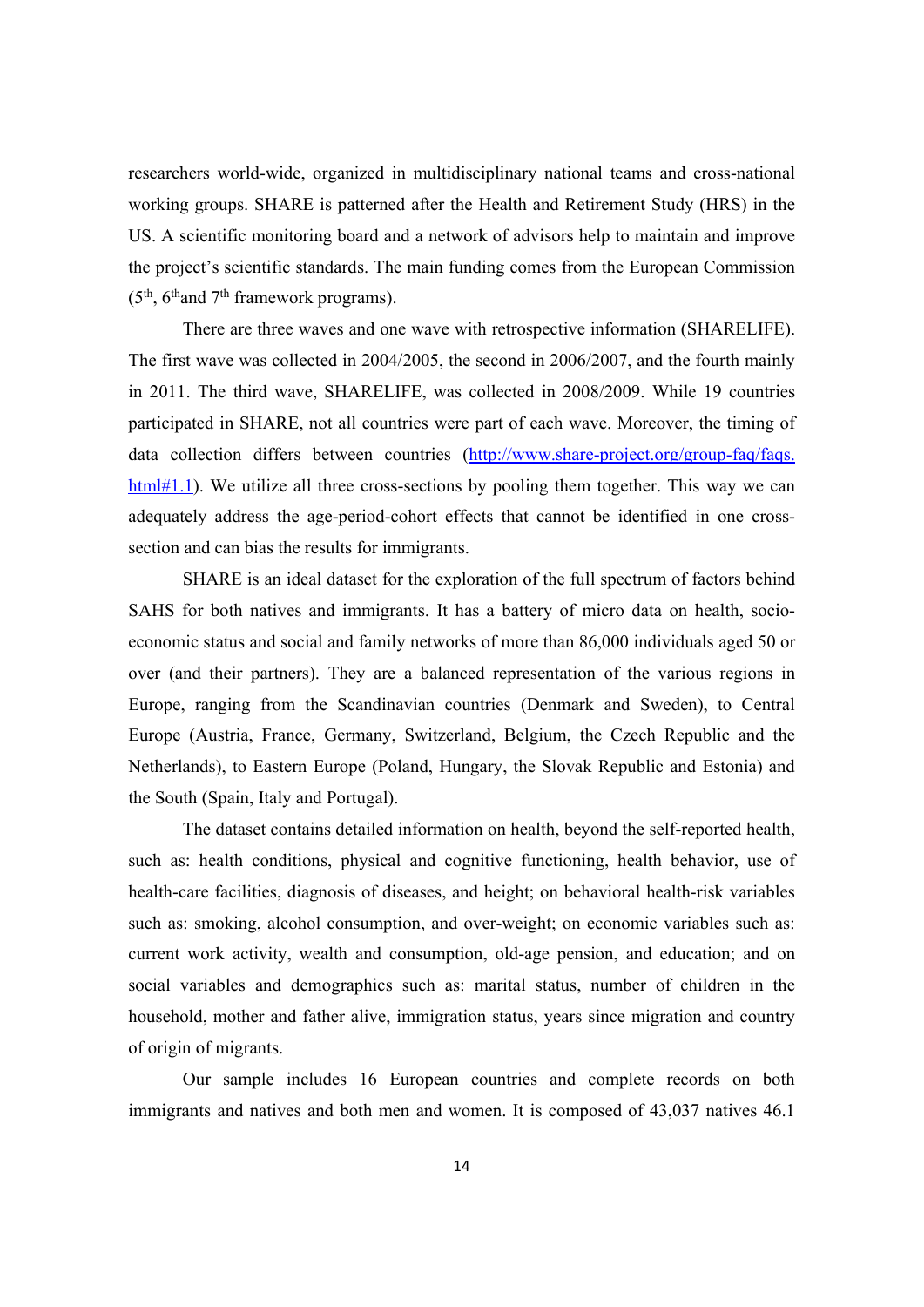percent of whom are men and 4,275 immigrants with male a share of 42.7 percent. Immigrants in the sample come from 22 different countries. We augment the SHARE data with country of origin and receiving country macroeconomic variables such as the percapita Gross Domestic Product (GDP).

#### *4.2. Variables and Hypotheses*

Our dependent variable is the respondent's subjective assessment of her/his healthstatus (SAHS), ranging from 1 (very poor) to 5 (excellent). This variable is constructed from a response to the question: "On a scale from 1 to 5, where 1 describes the worst imaginable condition and 5 the best imaginable condition, how do you rate your health in general?"

The independent variables include the immigrant status, indicated by the yearssince-migration (YSM) variable. According to the immigrant assimilation literature, the coefficient of YSM comprises the extent and speed at which immigrants adapt to the new environment and it gages assimilation beyond the aging effect. YSM captures the exposure of immigrants to social and cultural norms or certain social influences to their health by the fact that they live in the host country and mingle with natives. We use a non-linear form of YSM because additional years of residence in the host country may have a differential effect on health. YSM is thus a categorical variable with three levels: (i) less than 10 YSM, the reference category; (ii) 11-20 YSM; (iii) more than 20 YSM. Note that in the analysis of the entire sample of natives and immigrants, natives are the reference group.

As individuals age, their health deteriorates according to biological and physiological changes. We capture the age affects by including age as a categorical variable for possible non-linear effects: (i) 61-70 years of age; (ii) 71-80 years; (iii) 81 years and over; with the reference group being 50-60. The health of immigrants, however, can also be influenced by events or shocks that occurred in the past, beyond changes due to aging. These are the cohort effects. For example, if a cohort endured famine or chemical weapons or other environmental factors their health may be compromised more or differently than another cohort. In addition, these factors may affect the process of their aging. We control for cohort effects by including eight dummy variables for decades of arrival: (i) 1900-1940;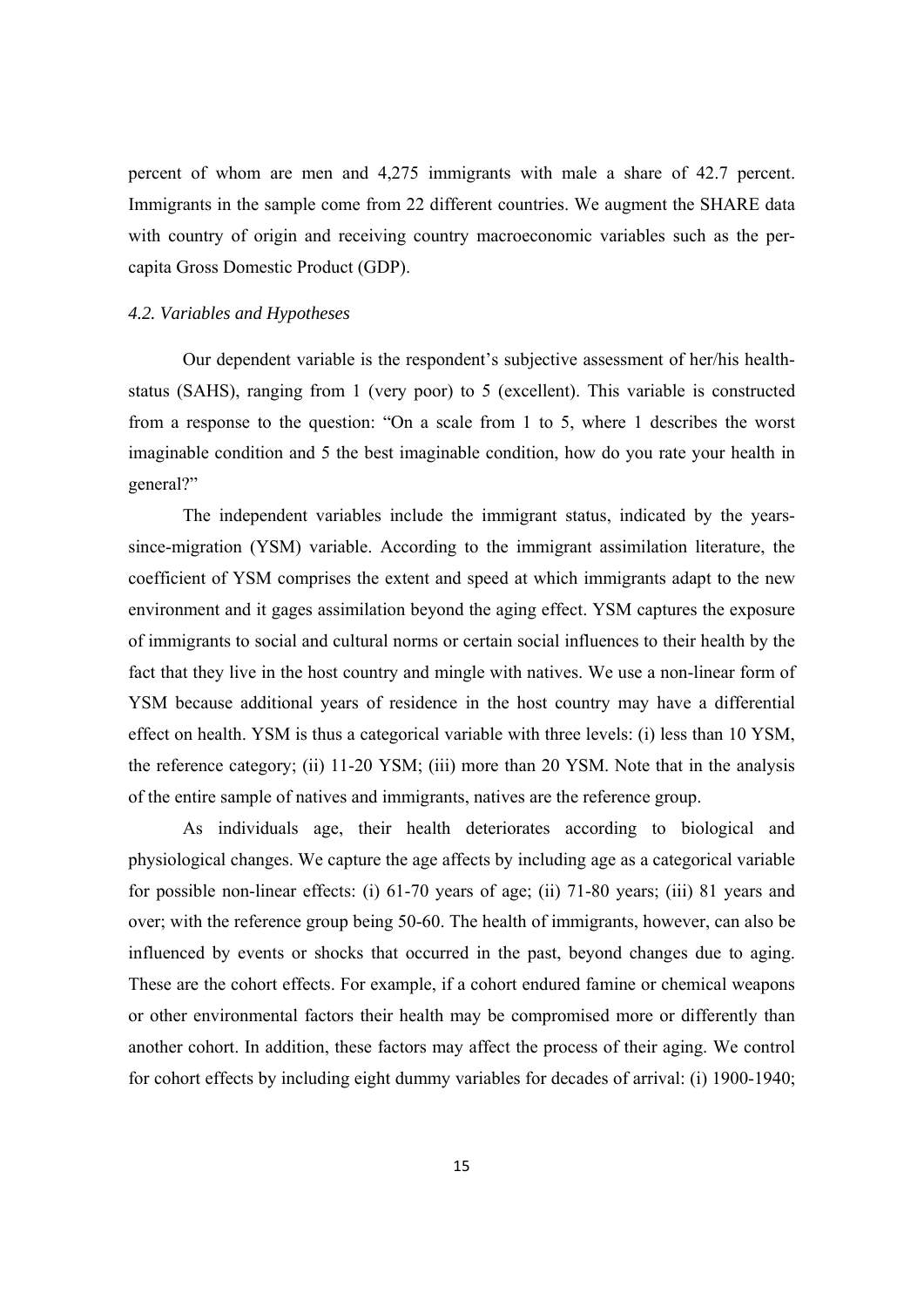(ii) 1941-1950; (iii) 1951-1960; (iv) 1961-1970; (v) 1971-1980; (vi) 1981-1990; (vii) 1991- 2000; and (viii) 20012010. The most recent arrivals are the reference group.

Period of interview effects or contemporaneous influences are important because they can affect the health of all age groups simultaneously, above and beyond normal aging. These effects can be economic crises or technological breakthroughs that occur in the host country during the residence of immigrants. While we control for period effects with dummies for each year of interview, we also make the assumption that these effects have the same impact on natives and immigrants. The reference category is 2004/5, which is the first wave. In the immigrant sample specification, we also control for country of origin. Due to small sample sizes by country of origin, we grouped countries together as best they fit by region and include the appropriate dummy variables.

Our data do not allow us to control for attrition in the sample due to selective return migration. Theoretically, immigrants who returned to their country before each interview year could be more or less healthy than the immigrants who stayed and are in our sample. We believe that selective return migration with respect to health is minimal in our data for the following reasons. First, all EU countries offer health care to all individuals, and health care in EU is better than in the countries of origin. Therefore, both more or less healthy immigrants will have an incentive to stay in the host countries. Second, we are looking at a sample of older immigrants who have been in the country for quite some time. Return migration usually occurs within the first five years since arrival and while immigrants are young. Lastly, the severe economic and financial crisis of 2008-2010 in Europe is more likely to have deterred older immigrants from returning because the countries of origin have been hit by the crisis even more.

The level of economic growth of a country has a strong impact on the health of its residents. To capture this influence on SAHS we include the logarithm of per capita GDP for the country of origin and for the receiving country. Another specification uses two continuous variables for the *difference* between home and host GDPs: a positive difference between origin and receiving GDPs and (absolute) negative difference between origin and receiving GDPs. The first one is equal to the difference between origin and receiving GDPs (logarithm) if this difference is positive, and zero otherwise. The second one is equal to the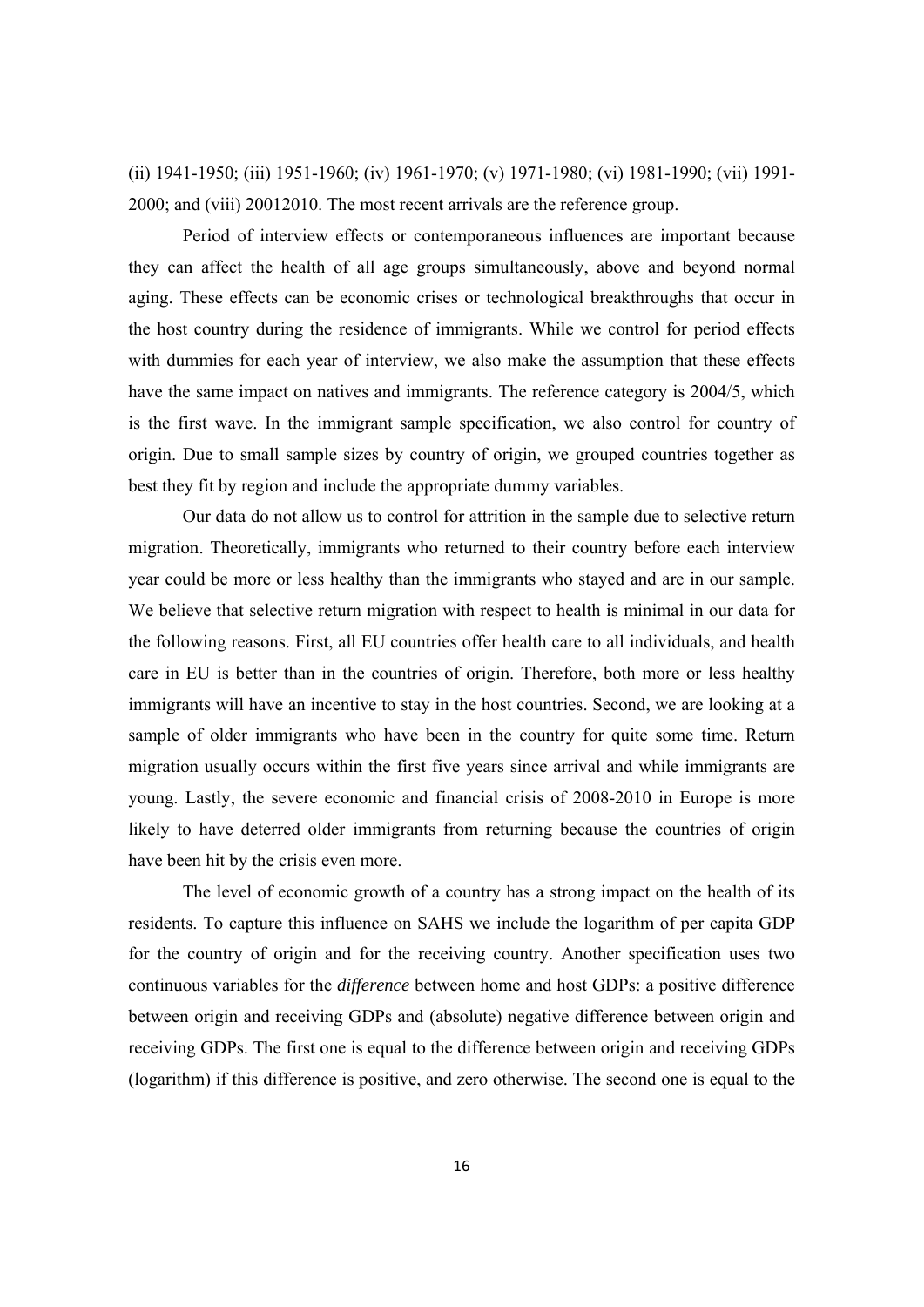absolute value of the difference between origin and receiving GDPs (logarithm) if this difference is negative, and zero otherwise.

We include the height of the individual, which is fixed upon arrival and does not change with duration in the host country. Younger individuals are taller than their parents and as they arrive in different years we may see a difference in their SAHS. At the same time, height also denotes the prosperous upbringing of children; it is known that better nutrition results in taller bodies.

Our demographic variables include gender (a dummy variable that is set to 1 for male respondents), marital status (two categorical variables for married and widowed, with the reference group including divorced, separated and single respondents), and number of children in the household. We expect to find that respondents with children are healthier because they enjoy more care and support from family members.

Regarding socio-economic variables we control for income, using the income variable that is created by SHARE. It refers to the respondents' household income centiles; the higher the centile in which a household belongs, the higher the household income is. Unfortunately, we cannot control for education because this information does not exist in the first wave. However, since education correlates with socioeconomic status, income can also be viewed as a proxy for education.

The set of personal medical variables includes: (i) a set of dummy variables that relate to diseases that the individual is diagnosed with such as heart diseases, hypertension, vascular diseases, diabetes, lung diseases, arthritis, osteoporosis and cancer; (ii) health symptoms: a continuous variable that is the sum of different symptoms that the individual suffered from during the last 6 months, such as, sleeping problems, falling down, persistent cough, fatigue, swollen leg, and dizziness; (iii) drug use: a continuous variable that is the number of different drugs that the respondent takes at least once a week, such as, drugs for high-cholesterol, high blood-pressure, joint pain, back pain, sleep problems, anxiety or depression, and stomach burns; (iv) medical consultation: a continuous variable that is the response to the question: "During the last 12 months, about how many times in total have you seen or talked to a medical doctor about your health. Please exclude dentist visits and hospital stays, but include emergency rooms and outpatient clinic visits"; (v) hospitalization: a dummy variable that equals 1 if the respondent answered positively the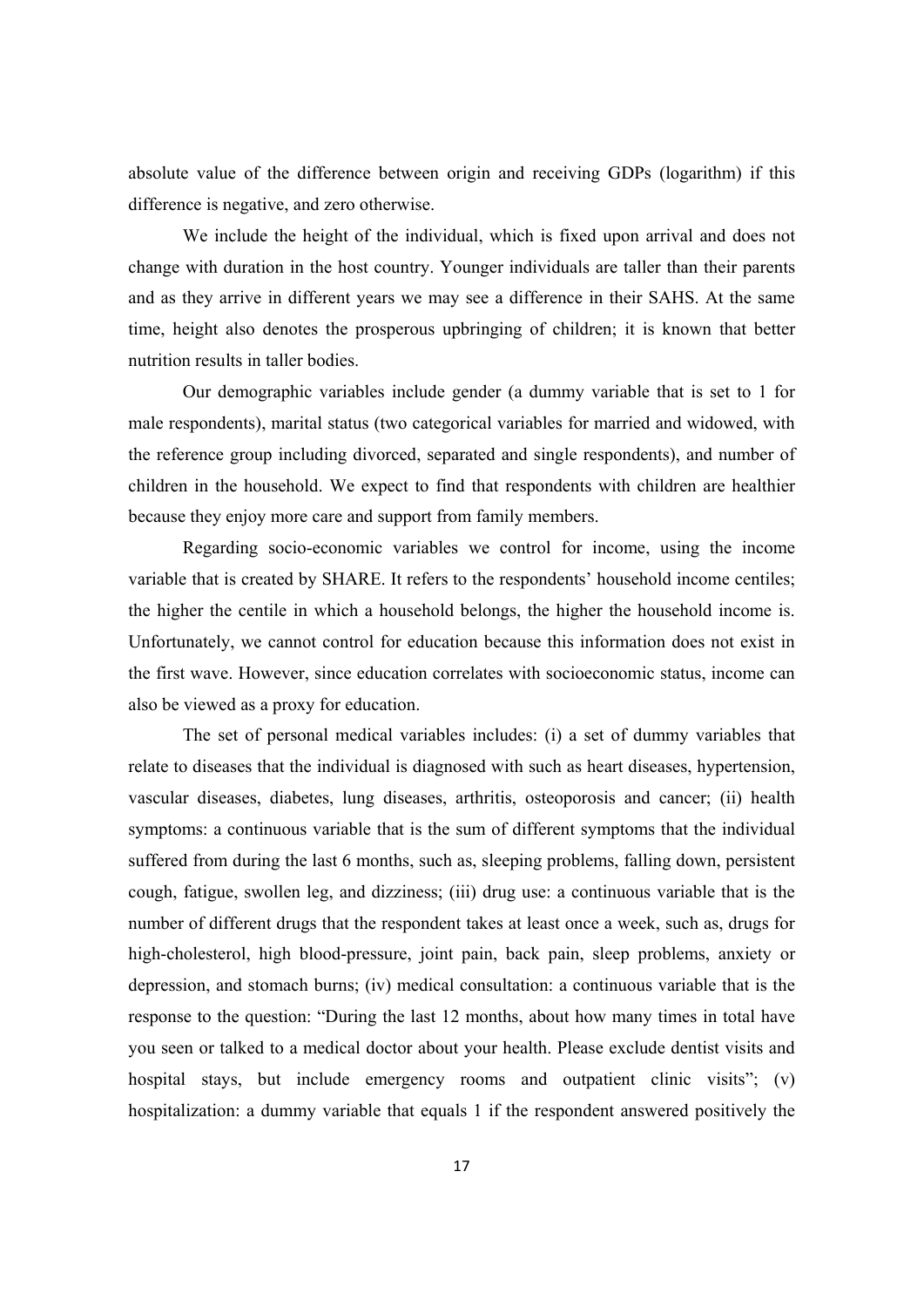question: "During the last 12 months, have you been in hospital overnight? Please consider stays in medical, surgical, psychiatric or any other specialized wards"; (vi) eyesight: a continuous variable ranging from 1 (poor) to 5 (excellent). It is the average of two variables related to eyesight that are the responses to the question: "Your distance/reading eyesight is: poor  $(1)$ …excellent  $(5)$ ."

The set of behavioral variables includes (i) alcohol use: a dummy variable created from the answer to the question: "During the last 3 months, how often (during a standard week) have you drunk any alcoholic beverages, like beer, wine, spirits or cocktails?" The seven options range from 'not at all' to 'almost every day'. It equals 1 if the respondent drinks at least 5 days a week; (ii) smoking: a dummy variable that is set to 1 for respondents who smoke at the time of the survey; (iii) obesity is a dummy variable that is equal to 1 if the Body Mass Index (BMI) is greater than 30.

We are using the SHARE-created variable, 'mobility', which pertains to the functional capacity of the individual, indicated by: walking 100 meters, walking across a room, climbing several flights of stairs, and climbing one flight of stairs. Mobility is an index in the range of  $0 - 4$ ; a higher index value indicates more difficulties and lower mobility. In addition, the SHARE-created variable IADL (Instrumental Activities of Daily Living) is also used. It describes the number of limitations with several instrumental activities: preparing a hot meal, shopping for groceries, making telephone calls, taking medications, and managing money (such as paying bills). The IADL index ranges from 0 – 5; A higher value of IADL indicates more functional limitations.

Lastly, we include a variable that captures cognitive skills: identifying animals. It is the number of animals that the individual listed in 60 seconds, in response to the question: "I would like you to name as many different animals as you can think of. You have one minute to do this."

#### *4.3. SAHS of natives and immigrants*

Figure 2 presents the distribution of *raw* (not controlled for differences in medical or any other socio-economic characteristics) SAHS levels for native-born and foreign-born individuals by their five possible responses. We illustrate the SAHS of immigrants by the three levels of duration since migration (up to 10; 11-20; 21 and over). As it is evident from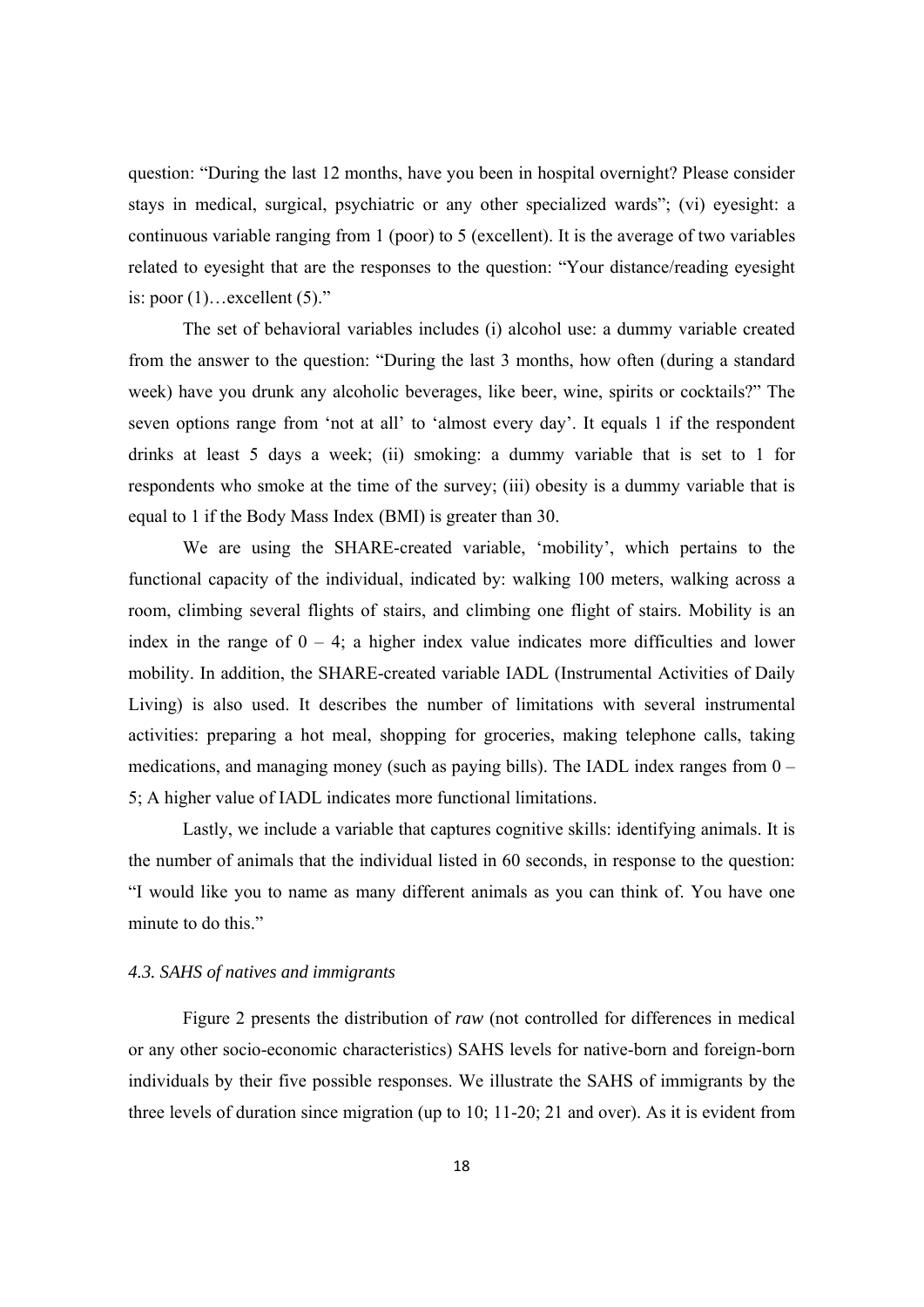the histogram, the SAHS distribution among natives and immigrants follows a normal distribution. Few natives report poor health and even fewer report excellent health; the majority reports good health.

Similarly, within each YSM interval the distribution of the immigrant SAHS is normal. However, there are noticeable differences between individuals from the three YSM groups. During the first decade after arrival, the percentage of immigrants who report excellent SAHS (14 percent) is much larger compared to natives (7 percent) and compared to older arrivals. New arrivals have also the largest percentage for the 'good' and 'very good' categories. On the other hand, they constitute the lowest percentage in the 'poor' category (5 percent) and in the 'fair' category (14 percent).



Note: Distributions based on SHARE waves 2004/5, 2006/7, 2011

With additional time in the host country, the reported SAHS of immigrants decreases. Immigrants with more than 21 years in the host country are the highest percentage reporting poor health (17 percent), more than those with 11-20 years since migration (13,5 percent) and more than natives (12 percent). This older cohort also has the lowest percentage in excellent SAHS (6 percent), lower than those with 11-20 years (10 percent) and lower than natives (7 percent).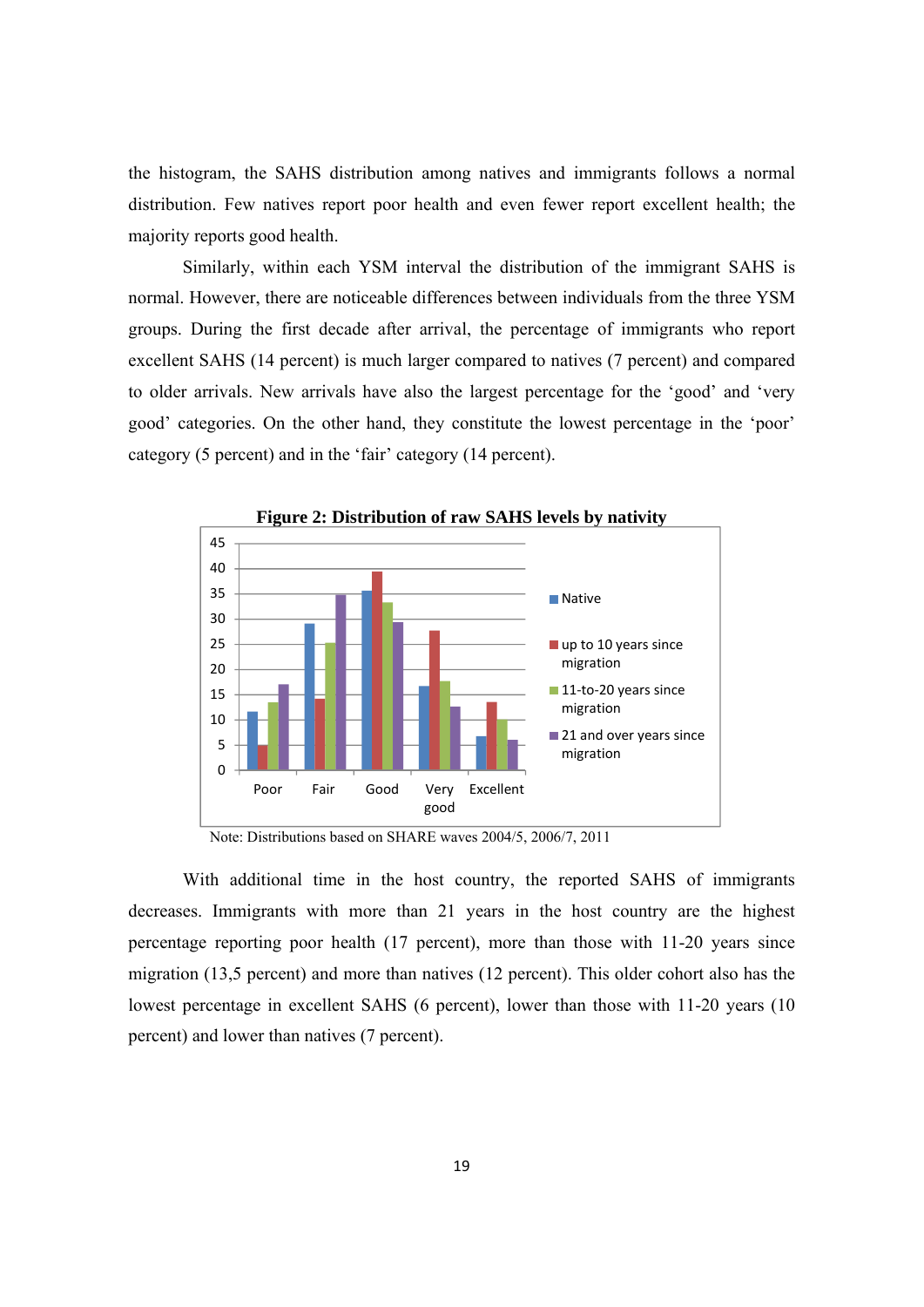#### *4.4. Summary statistics*

We present the means and standard deviations of the variables of interest by nativity in Table 2. There are 38,762 natives and 4,275 immigrants. Immigrants as a whole have a slightly higher SAHS score (2.82) compared to natives (2.79), albeit their standard deviation is marginally higher.

The majority of our immigrant sample (72 percent) has been living in the host countries for more than 21 years. The most recent arrivals (less than 10 years) constitute 12 percent of the immigrant sample; 16 percent are between 11 and 20 years in the host country. The majority of immigrants also come from Europe (64 percent); the next largest origin continent is Africa (17 percent), followed by South America and Asia (9 percent), and lastly North America (1 percent). Clearly, immigrants come from countries with lower GDP per capita and there is wide variation among these countries.

| Table 2: Summary statistics, natives and immigrants |                 |                 |  |  |  |
|-----------------------------------------------------|-----------------|-----------------|--|--|--|
| Characteristics                                     | <b>Natives</b>  | Immigrants      |  |  |  |
|                                                     | Means (st.dev.) | Means (st.dev.) |  |  |  |
| SAHS (range of 1-5)                                 | 2.79(1.07)      | 2.82(1.08)      |  |  |  |
| Immigrants' Time in the Country $(\%)$              |                 |                 |  |  |  |
| Up to 10 YSM                                        |                 | 12.02           |  |  |  |
| $11 - 20$ YSM                                       |                 | 16.12           |  |  |  |
| 21 and over YSM                                     |                 | 71.86           |  |  |  |
| Continent of origin                                 |                 |                 |  |  |  |
| Europe                                              |                 | 63.97           |  |  |  |
| Africa                                              |                 | 16.77           |  |  |  |
| South America                                       |                 | 9.24            |  |  |  |
| North America                                       |                 | 1.09            |  |  |  |
| Asia                                                |                 | 8.91            |  |  |  |
| <b>Country Macroeconomics</b>                       |                 |                 |  |  |  |
| Log. per capita GDP (host country)                  | 10.45(0.31)     | 10.61(0.32)     |  |  |  |
| Log. per capita GDP (home country)                  |                 | 9.47(1.09)      |  |  |  |
| Positive diff. bw home and host GDP                 |                 | 0.49(0.16)      |  |  |  |
| Negative diff. bw home and host GDP                 |                 | 1.19(1.01)      |  |  |  |
| Socio-economic variables                            |                 |                 |  |  |  |
| Male $(\%)$                                         | 46.08           | 42.74           |  |  |  |
| Age in years $(\% )$                                |                 |                 |  |  |  |
| 50-60                                               | 36.72           | 46.34           |  |  |  |
| 61-70                                               | 30.92           | 28.40           |  |  |  |
| 71-80                                               | 21.87           | 17.55           |  |  |  |
| $81+$                                               | 10.49           | 7.71            |  |  |  |
| Marital status $(\%)$                               |                 |                 |  |  |  |

|  |  | Table 2: Summary statistics, natives and immigrants |
|--|--|-----------------------------------------------------|
|  |  |                                                     |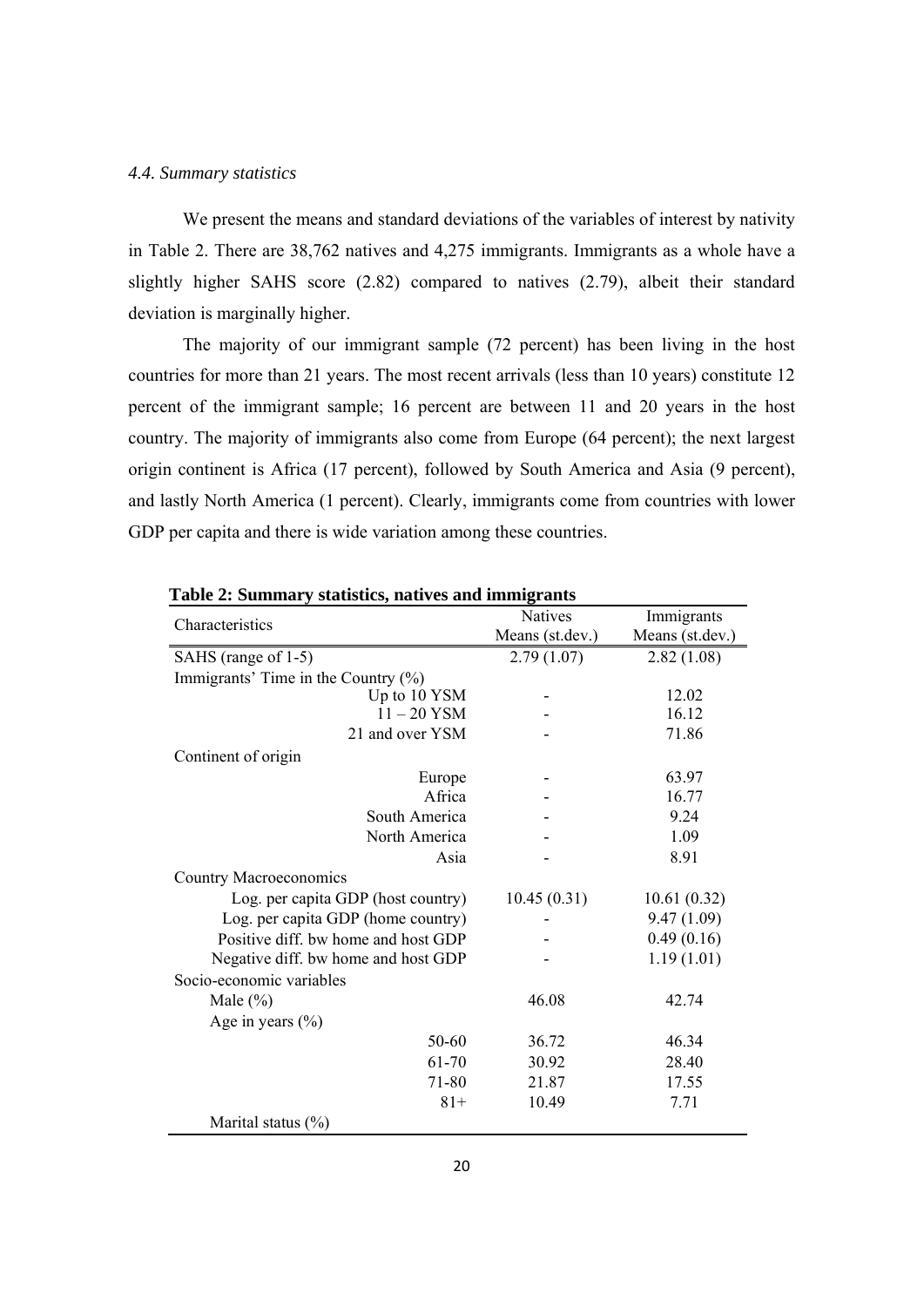|                                                | Natives         | Immigrants      |
|------------------------------------------------|-----------------|-----------------|
| Characteristics                                | Means (st.dev.) | Means (st.dev.) |
| Married                                        | 67.10           | 66.16           |
| Widowed                                        | 17.53           | 13.74           |
| Single/divorced/separated                      | 15.37           | 20.10           |
| Number of children in household                | 2.04(1.42)      | 2.23(1.61)      |
| Household income centile (1 to 10)             | 5.35(2.95)      | 5.03(2.95)      |
| Personal Medical variables                     |                 |                 |
| Health conditions: diagnosed with(%)           |                 |                 |
| Heart problems                                 | 12.18           | 10.74           |
| Hypertension                                   | 36.04           | 31.70           |
| Cerebral vascular disease                      | 2.98            | 2.95            |
| Diabetes                                       | 12.79           | 15.61           |
| Chronic lung disease                           | 6.41            | 5.89            |
| Arthritis                                      | 26.08           | 22.41           |
| Osteoporosis                                   | 1.93            | 2.19            |
| Cancer                                         | 5.03            | 5.95            |
| Number of medical symptoms                     | 1.60(1.78)      | 1.58(1.68)      |
| Drug use (number of drugs)                     | 1.52(1.69)      | 1.42(1.60)      |
| Medical consultation (annual-number)           | 7.29 (10.20)    | 7.60(12.04)     |
| Hospitalization (%)                            | 13.49           | 12.55           |
| Quality of eyesight (range of 1-5)             | 3.11 (0.98)     | 3.31(0.94)      |
| Alcohol consumption $(>= 5 \text{ days/week})$ | 27.48           | 18.98           |
| Obesity (BMI>30)                               | 19.24           | 17.87           |
| IADL (range of 0-5)                            | 0.19(0.74)      | 0.17(0.69)      |
| Mobility (range of 0-4)                        | 0.62(1.00)      | 0.53(0.94)      |
| Number of remembered animals                   | 16.35(7.38)     | 16.83 (6.99)    |
| Height (in cm)                                 | 166.35 (8.88)   | 166.31 (9.35)   |
| Country shares in the sample $(\%)$            |                 |                 |
| Austria                                        | 5.11            | 8.50            |
| Germany                                        | 7.46            | 20.08           |
| Sweden                                         | 0.51            | 0.88            |
| The Netherlands                                | 1.48            | 2.19            |
| Spain                                          | 30.33           | 18.56           |
| Italy                                          | 30.45           | 6.38            |
| France                                         | 9.79            | 26.08           |
| Denmark                                        | 0.62            | 0.36            |
| Switzerland                                    | 1.57            | 6.13            |
| Belgium                                        | 2.94            | 4.60            |
| The Czech Republic                             | 2.29            | 1.68            |
| Poland                                         | 1.78            | 0.68            |
| Hungary                                        | 3.93            | 1.38            |
| Portugal                                       | 1.11            | 0.30            |
| Slovenia                                       | 0.37            | 0.78            |
| Estonia                                        | 0.25            | 1.40            |
| Arrival years between<br>1900-1940             |                 | 4.58            |
| 1941-1950                                      |                 | 12.24           |
|                                                |                 |                 |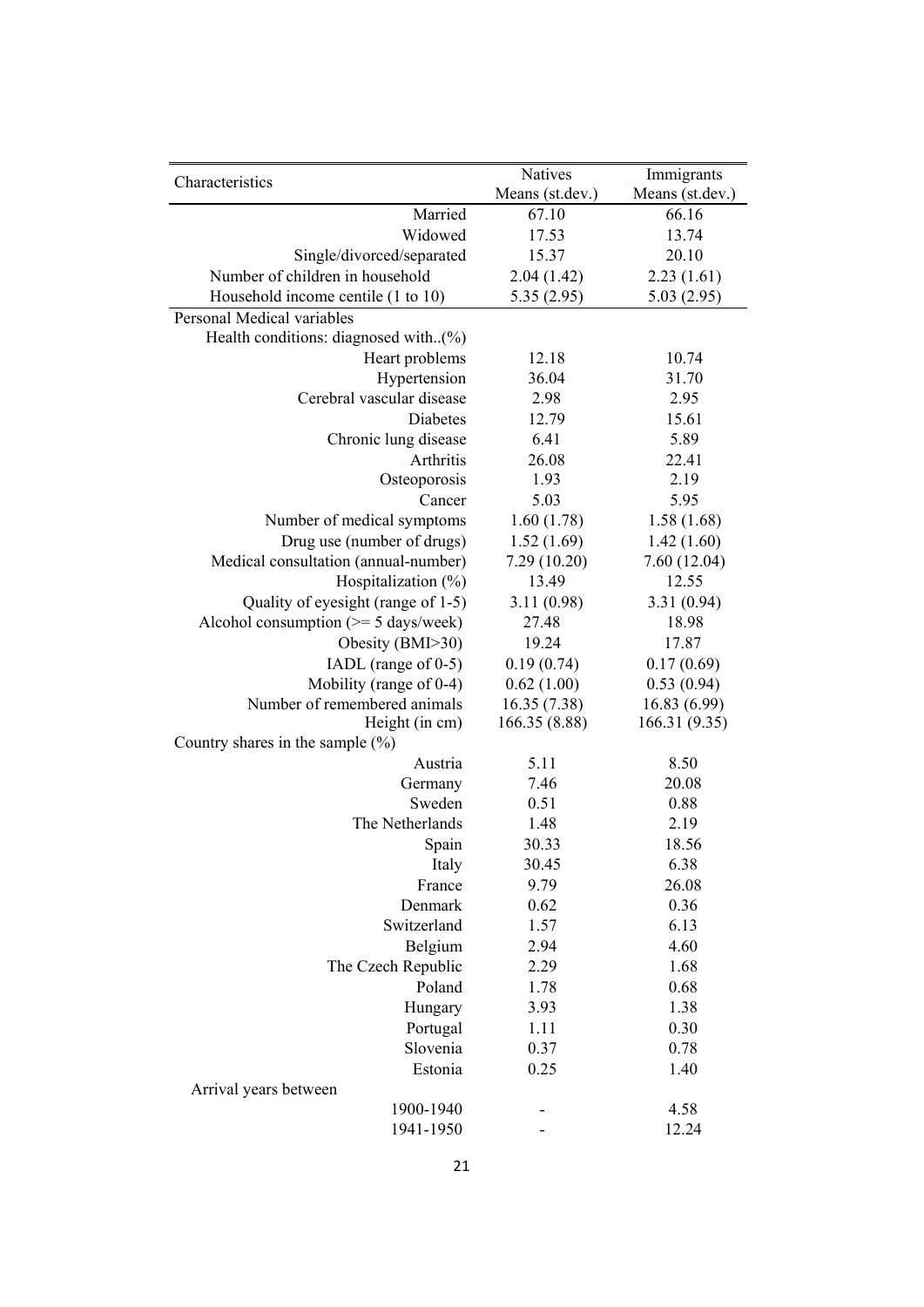| Characteristics |           | Natives         | Immigrants      |
|-----------------|-----------|-----------------|-----------------|
|                 |           | Means (st.dev.) | Means (st.dev.) |
|                 | 1951-1960 | ٠               | 11.80           |
|                 | 1961-1970 |                 | 19.93           |
|                 | 1971-1980 | -               | 15.26           |
|                 | 1981-1990 | -               | 10.83           |
|                 | 1991-2000 | -               | 16.51           |
|                 | 2000-2010 | -               | 8.84            |
| Sample Size     |           | 38,762          | 4,275           |

Note: Based on three SHARE waves: 2004/5, 2005/6 and 2011

 Our sample has fewer men than women, in general. The immigrant sample has a lower share of men (43 percent) than the native sample (46 percent). The age distribution is similar between the two groups, resembling a pyramid. However, there are differences within each age group. In the youngest age group (50-60) we find more immigrants (46 percent) than natives (37 percent). In the rest of the age groups, there are more natives than immigrants. Natives and immigrants are similar in the married status, but differ in the widowed category (fewer immigrants) and the single/divorced/separated category (fewer natives). While on average, both groups have two children in the household; immigrants have slightly more children (2.23) and a larger dispersion (1.61). Household income differs somewhat between immigrants and natives, with the latter belonging to a somewhat higher centile (5.35); this difference is significant.

 Regarding diagnosed health conditions, Table 2 shows that a larger percentage of natives has been diagnosed with heart problems, hypertension, cerebral vascular disease, chronic lung disease, and arthritis. On the other hand, a larger percentage of immigrants have diabetes, osteoporosis (could be related to the older women in the sample) and cancer. All these are very much related to stress, unhealthy eating behaviors, as well as exposure to detrimental environmental elements (asbestos, etc.). An exception is hypertension that could also be stress related but is lower among immigrants. Studies have shown that immigrants are more likely to work in risky occupations that eventually take a toll on their health (Orenius and Zavodny, 2013; Giuntella, 2014).

Immigrants report fewer medical symptoms, lower drug use and hospitalization than natives. They also have better eyesight than natives and report much lower alcohol consumption. The latter could be related to cultural differences and the fact that our sample has more immigrant women than men. Alcohol is expensive and immigrants may not want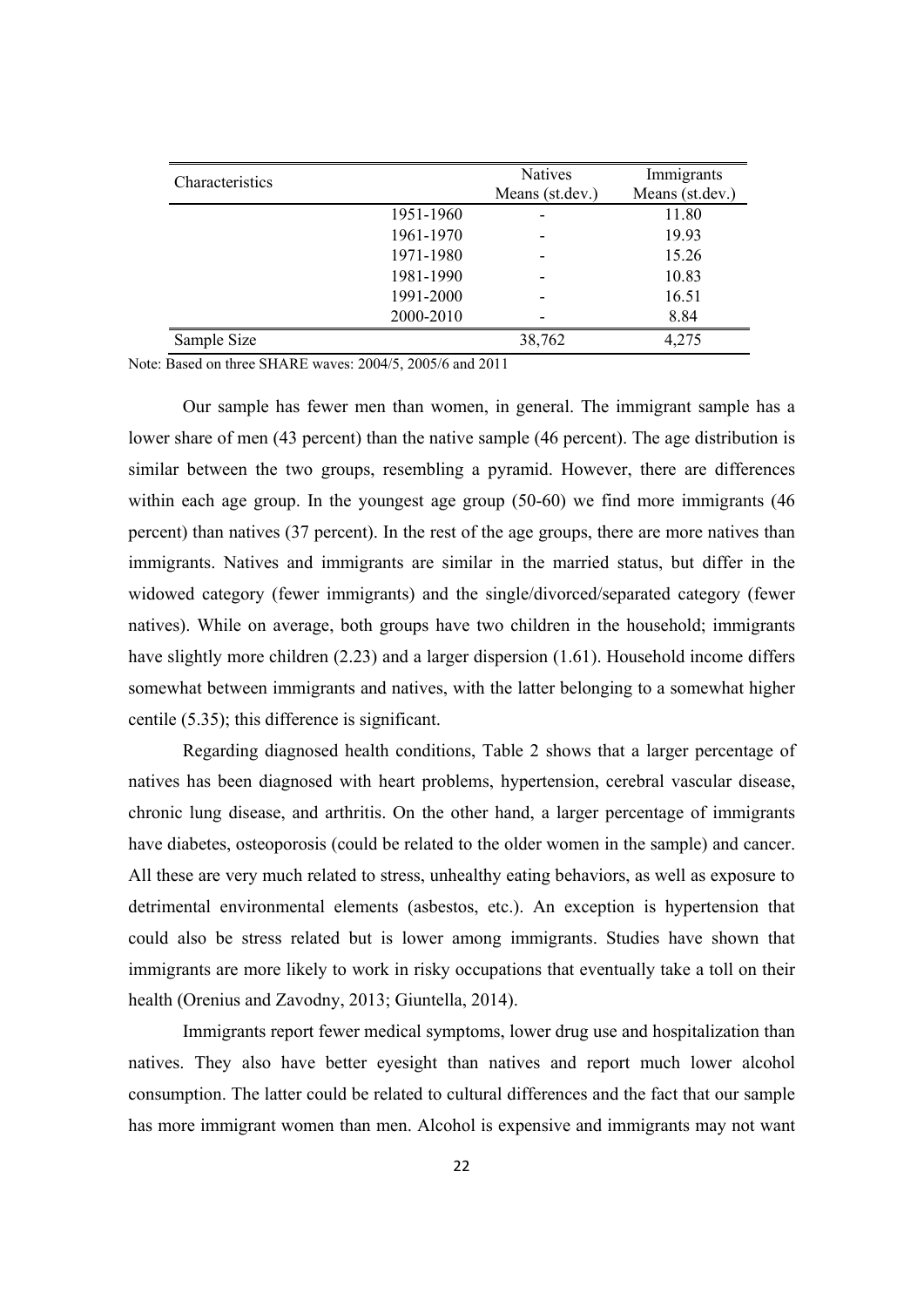or cannot afford to spend part of their budget in it. While, on average, natives and immigrants have similar height (average of 166cm), there is a wider variation among immigrants. Interestingly, we find a larger percentage of natives than immigrants in the obese category, indicating behavioral differences. The argument for immigrants lower obesity is that they come from poorer countries where they cannot afford being obese; they have no means to eat excessively and often work in hard manual jobs that require a lot of physical activity. Natives in more developed countries, on the other hand, are characterized by sedentary lifestyles, consumption of TV-dinners and fast-food that contribute to obesity.

 When it comes to functional limitations, both groups have very few functional limitations. Yet, immigrants appear to be in much better shape than natives in IADL and mobility. Immigrants also score higher in the number of animals remembered and have a lower standard deviation than natives.

 The majority of our immigrant sample resides in France, followed by Germany and Spain. In the native sample, Italy is mostly represented in the data, followed by Spain.

#### **5. Empirical analysis: Method**

The natural way to estimate a SAHS equation is by using Ordered Logit or Ordered Probit, since reported subjective-health is intrinsically ordinal (with 5 values from 1 to 5). However, as discussed in Ferrer-i-Carbonell and Frijters (2004), Frey and Stutzer (2002), and van Praag et al. (2010), when the dependent variable relates to satisfaction scores, the use of a linear model instead of an Ordered Logit model, does not change the basic results.<sup>9</sup>

Moreover, when data are clustered such as our individuals are in each host country, this design of the data needs to be taken into account when one conducts statistical analysis. Classical regression models fail to take into account the clustering nature of the data, potentially underestimating the standard errors and ultimately resulting in higher probabilities of Type I errors. Further, typical regression models do not allow for the estimation of between-country variation, which is usually different than the within-country variation.

<sup>&</sup>lt;sup>9</sup> Oswald and Wu (2010), in their paper in Science, justify the use of OLS even when their dependent variable is a 4-category variable.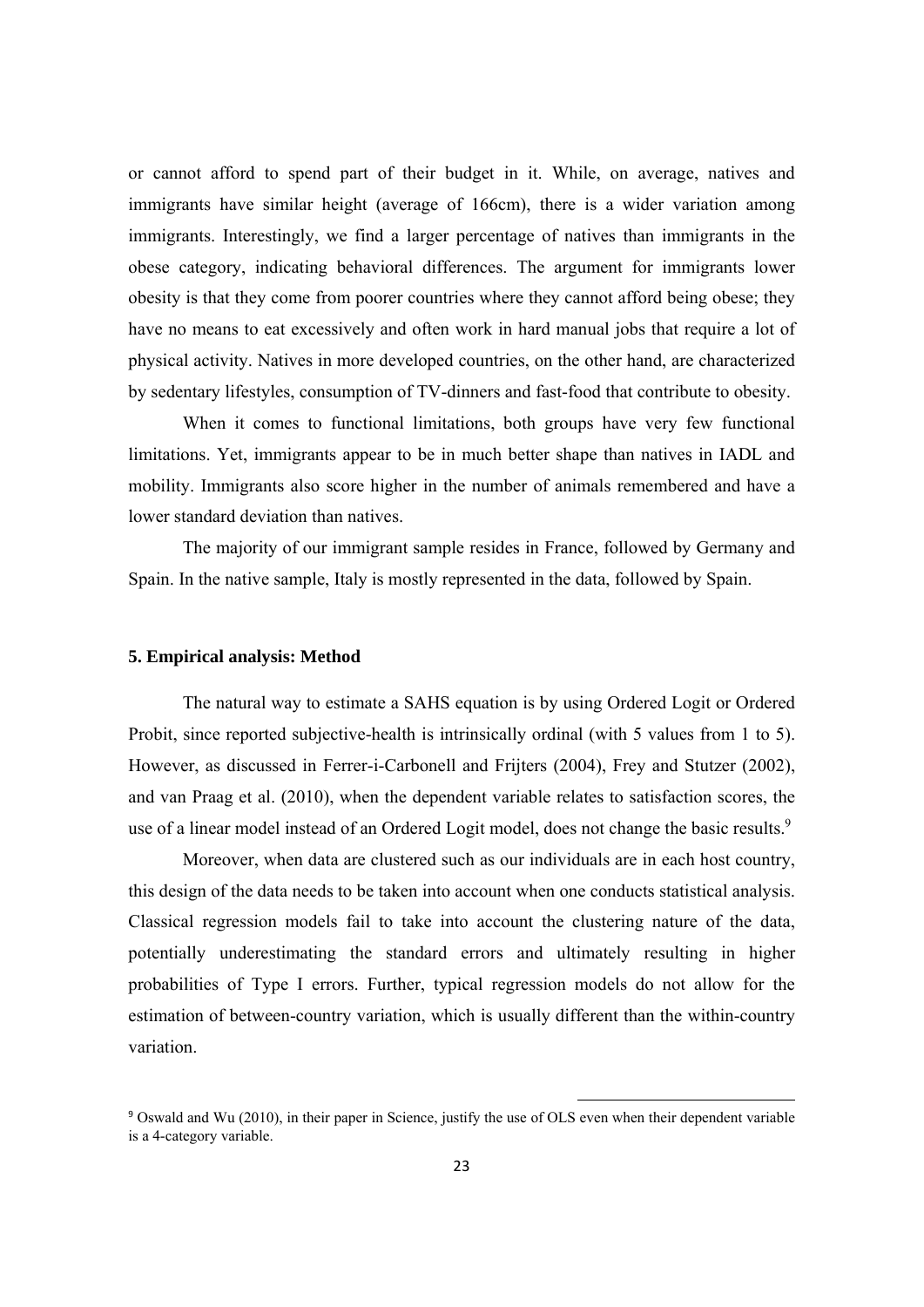We use *multilevel regression analysis*, which is a generalization of regression methods especially suitable when observations are clustered or nested. This method can best capture the clustering of individuals within countries and it can also best explore the variation within- and between-countries. Multilevel regression models are superior to OLS models because they allow controlling for group (country) random-effects. Traditional regression models control for group effects by including dummy variables for countries (Fixed-Effects Models). But in this case it is not possible to also include country-level macro variables due to collinearity.

In our analysis, health is a random variable that varies across countries. We compute the average health (SAHS) by country and then we define its distribution across all countries. The variance of this distribution indicates how much average health differs from country to country. When individuals are nested within countries this involves two levels of hierarchy: a within-country level and a between-country level. The country specific intercepts from the first level are treated as random variables at the second level. The country specific residuals in the second level model are called random effects and represent the country effects. The variance of these residuals indicates the impact of countries on health.

At the first level we run a series of within-country regressions to estimate SAHS, using a large set of personal medical and socio-economic characteristics as explanatory variables. This method is designed for clustered/nested observations (a group of individuals/observations in each host country) and allows for the inclusion of countryspecific macros (country-specific levels of the logarithm of per-capita GDP), in addition to country random-effects. Essentially, this model includes a specific country index (the constant term) and other country-specific parameters that describe the association between individuals' characteristics and health, for each country. As we focus on immigrants' SAHS, the equation includes dummy variables for immigrants (individuals who were not born in the current country of residence), with a distinction between different duration periods since migration, cohort and interview period effects. We add per-capita GDP (logarithm) in the country of residence as an explanatory variable.

The second level is the between-country regression. We estimate separate SAHS equations for the immigrant sample (with the same set of micro, medical and socio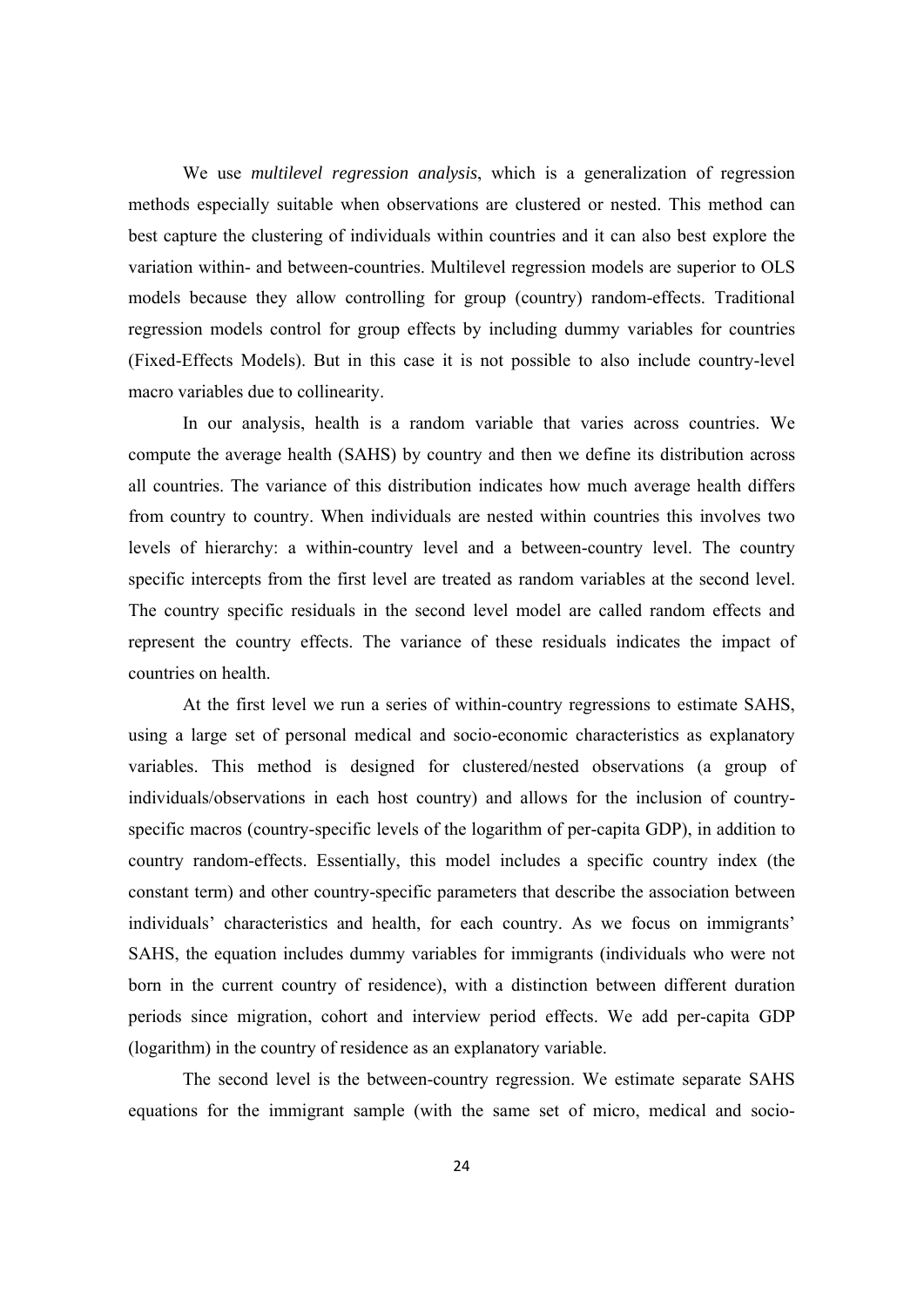economic variables). The country specific residuals (random-effects) at the second level describe the degree to which the average health of individuals in a specific country differs from those of the other countries, controlling for individual characteristics. Once the variance of the country effects is computed, we test for heterogeneity between countryeffects by determining the statistical significance of this variance. A significant variance indicates residualized differential country effects on health.<sup>10</sup>

We first look at the entire sample and compare immigrants to natives. In this exercise we estimate two specifications. The first includes only micro-level variables and the second is augmented by per-capita GDP (logarithm) of the country of residence. This exercise is tackling our question about the HIE.

Our examination of the immigrant sample involves three specifications. Here we deal with the question of altering immigrant health with additional time in the host country, as well as health differences by country of origin. The first specification contains the bare model with micro variables and age-cohort-period effects. We add per-capita GDP (logarithm) in the country of residence as an explanatory variable, controlling for random country-effects of the host countries because our main focus here is the macro effects of the host versus the sending countries. The logarithm of per-capita GDP of the host countries and the countries of origin are both included. The respective coefficients indicate whether the GDPs of the two reference points have similar or different effects in terms of sign and magnitude on the immigrants' evaluation of their health-status. Additionally, the effects of differences between these macros are analyzed in the third specification, distinguishing between positive and negative differences, and thus allowing for asymmetry.

#### **6. Results**

#### *6.1. Determinants of SAHS – comparing immigrants and natives*

Table 3 presents the results of the SAHS multilevel regression analysis for the entire sample. This regression method allows controlling for country effects and the inclusion of country-level variables (per-capita GDP), at the same time. A Likelihood Test comparing

<sup>&</sup>lt;sup>10</sup> Since the country effects represent the deviation between a specific country's average health and the average health of the average country, their arithmetic mean is zero.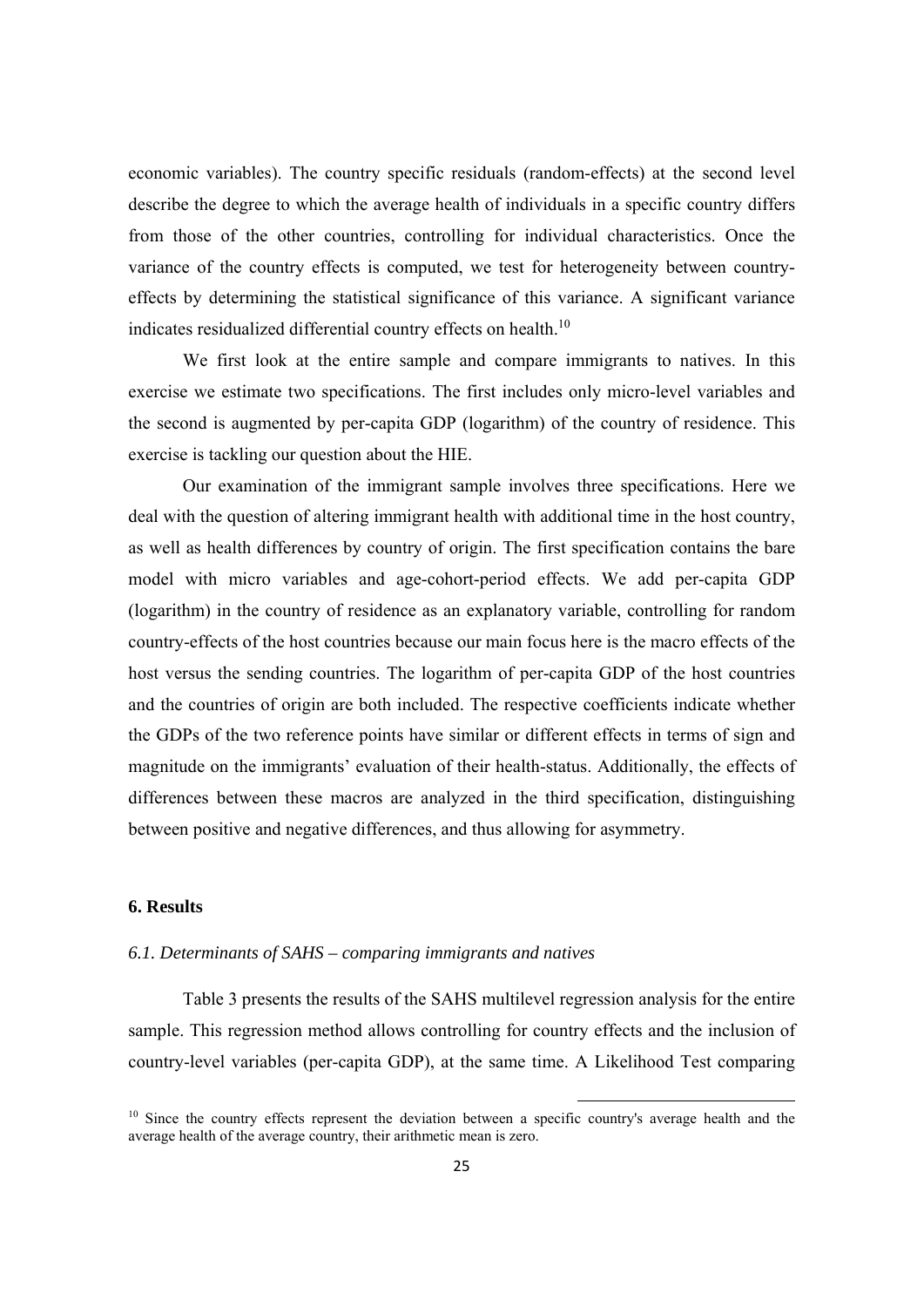OLS and multilevel regressions was conducted indicating that multilevel regression improves OLS  $(\chi^2(1) = 3668.4; \text{ p-value} = 0.000)$ . We include a battery of medical and socio-economic explanatory variables and our core variables that relate to the immigration status (from YSM intervals). Natives are the reference group. Column (1) presents the results of the basic specification. Column (2) contains the results from the full model with the added GDP per capita. Results are similar in both columns.

As it is evident from Table 3, the net effect of the immigration status is not uniform and depends on duration in the receiving country. Compared to natives, immigrants who are in the host country for less than 10 years have significantly higher levels of SAHS, ceteris paribus. As immigrants stay longer in the host country the health effect disappears and immigrants' SAHS is not significantly different than that of natives. Immigrants with 11 to 20 YSM are less healthy than natives and those with more than 20 YSM are even more unhealthy. These findings indicate nonlinear health assimilation, albeit a negative one.

We find significant U-shaped aging effects on SAHS. All individuals over 60 have lower SAHS, compared to the 50 to 60 year olds. The pronounced nonlinearities show that while the 71 to 80 year olds are even more unhealthy than the 50 to 60 group the over 80 are not, maybe because the less healthy people over 80 have died. The period of arrival does not affect SAHS of immigrants, as is indicated by the insignificant coefficients of the cohort-of-arrival dummies, and the results are similar in the two specifications (in terms of magnitude and significance).

| Variables             |                | Coefficient (Std. Error) |
|-----------------------|----------------|--------------------------|
| Immigrant status      | Up to 10 YSM   | $0.128(2.071)$ **        |
|                       | 11 to 20 YSM   | $-0.008(-0.057)$         |
|                       | 21 or more YSM | $-0.014(-0.072)$         |
|                       | natives        | Ref.                     |
| Arrival years between | 1900-1940      | 0.222(1.068)             |
|                       | 1941-1950      | 0.062(0.314)             |
|                       | 1951-1960      | 0.065(0.331)             |
|                       | 1961-1970      | 0.004(0.020)             |
|                       | 1971-1980      | $-0.009(-0.046)$         |
|                       | 1981-1990      | $-0.005(-0.025)$         |
|                       | 1991-2000      | $-0.021(-0.160)$         |
|                       | 2001-2010      | Ref.                     |
| Age (years)           | 61-70          | $-0.028 (-3.020)$ ***    |
|                       |                |                          |

**Table 3: Determinants of SAHS, immigrants and natives, multilevel regression**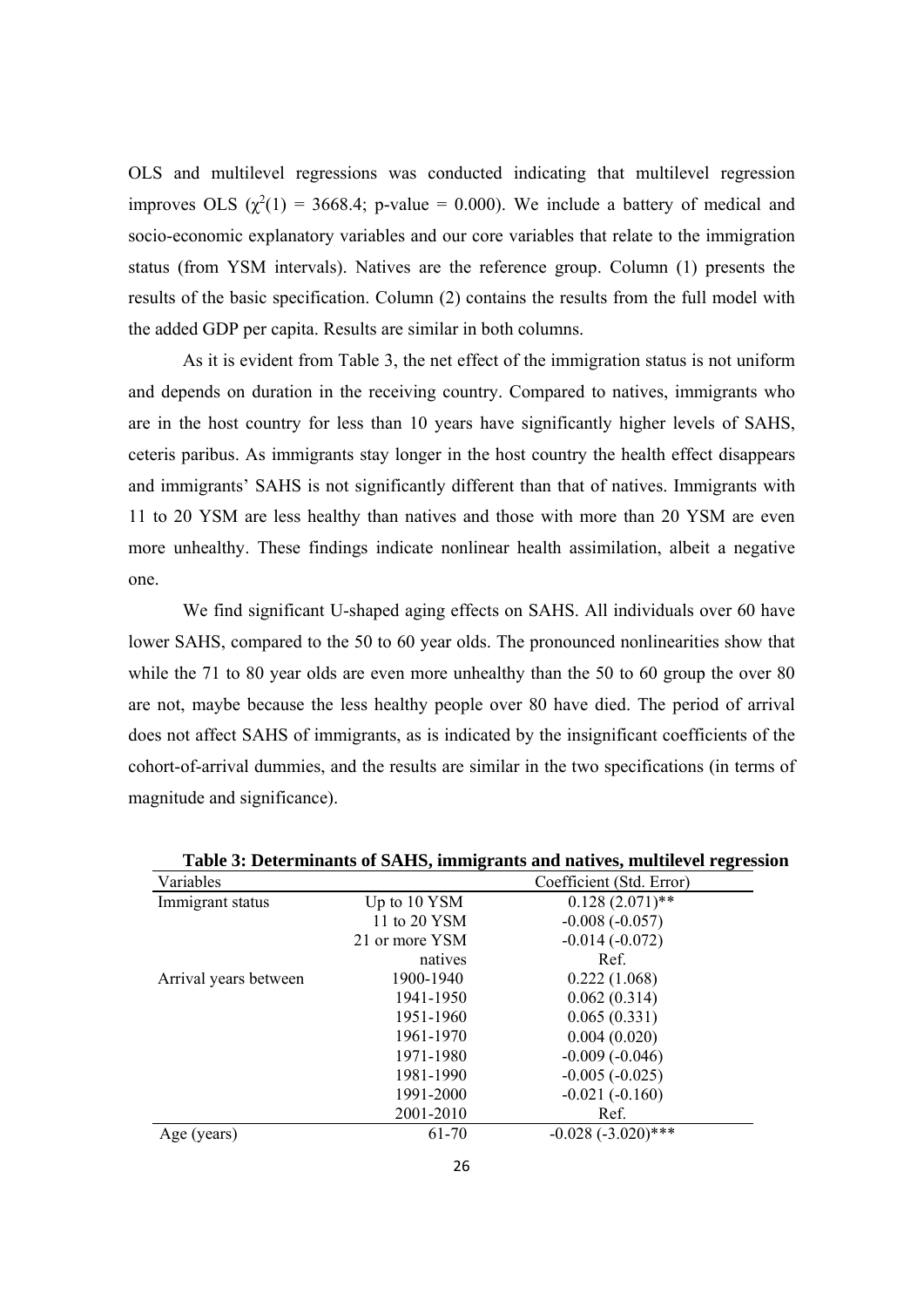| Variables                            | Coefficient (Std. Error) |
|--------------------------------------|--------------------------|
| $71 - 80$                            | $-0.068 (-5.856)$ ***    |
| Over 80                              | $-0.044$ $(-2.643)$ ***  |
| 50-60                                | Ref.                     |
| Macroeconomic host country variables |                          |
| Logarithm of per capita GDP          | $0.378(7.043)$ ***       |
| Demographics                         |                          |
| Male                                 | $-0.105$ $(-9.846)$ ***  |
| Marital status<br>Married            | $-0.054$ $(-4.888)$ ***  |
| Widowed                              | 0.024(1.633)             |
| Single/Divorced/Separated            | Ref.                     |
| Number of children in household      | $0.005(1.847)^*$         |
| Socio-economic variables             |                          |
| Household income centile             | $0.026(17.671)$ ***      |
| Personal medical variables           |                          |
| Drug use                             | $-0.078$ $(-21.367)$ *** |
| Health conditions – diagnosed with:  |                          |
| Heart problems                       | $-0.093$ $(-7.759)$ ***  |
| Hypertension                         | $-0.068$ $(-7.628)$ ***  |
| Cerebral vascular disease            | $-0.114 (-5.989)$ ***    |
| Diabetes                             | $-0.121 (-9.711)$ ***    |
| Chronic lung disease                 | $-0.084$ $(-5.212)$ ***  |
| Arthritis                            | $-0.166$ $(-16.553)$ *** |
| Osteoporosis                         | $-0.129$ $(-5.088)$ ***  |
| Cancer                               | $-0.294 (-18.636)$ ***   |
| Number of medical symptoms           | $-0.094$ $(-31.497)$ *** |
| Medical consultation (number)        | $-0.011 (-25.746)$ ***   |
| Hospitalization (dummy)              | $-0.168 (-15.081)$ ***   |
| Quality of eyesight (range of 1-50)  | $0.170(39.465)$ ***      |
| Alcohol consumption                  | $0.044$ (4.396)***       |
| Smokes at present time               | $-0.125$ $(-12.638)$ *** |
| Obesity (BMI>30)                     | $-0.071$ $(-7.349)$ ***  |
| <b>IADL</b>                          | $-0.001(-0.911)$         |
| Mobility                             | $-0.174$ $(-31.491)$ *** |
| Cognitive skills: remembered animals | $0.011(20.260)$ ***      |
| Height (in cm)                       | $0.002(3.565)$ ***       |
| Year of interview dummies            | Yes                      |
| Intercept                            | $-1.742***$              |
| Sample Size                          | 43,037                   |
| <b>AIC</b>                           | 100221                   |
| <b>BIC</b>                           | 100637                   |

Note: Based on pooled data from SHARE waves of 2004/5, 2006/7 and 2011  $*$ p < 10%;  $*$  $*$ p < 5%;  $*$  $*$  $*$ p < 1%

As expected, the coefficient of GDP is positive and highly significant, meaning that individuals residing in countries with higher GDP per capita have higher SAHS, ceteris paribus. This positive effect could stem from omitted variables (e.g., nutrition, quality of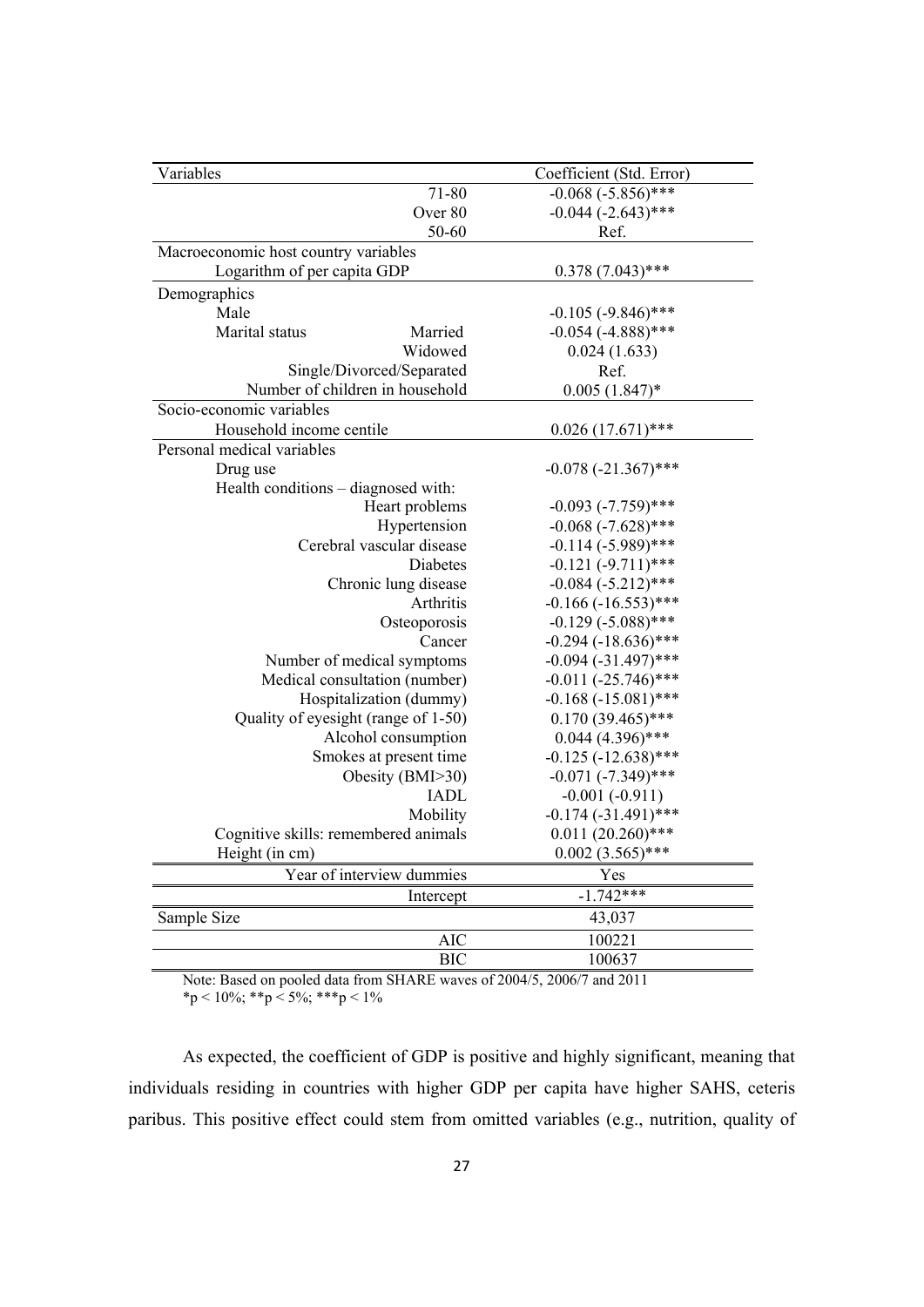health-services) that are correlated with GDP and are therefore captured by the GDP variable. Another explanation is that a more positive reference-point (higher country-GDP) per-se leads to an increase in the subjectively-reported SAHS.

Men report lower SAHSs than women; the result is significantly different than zero. This could stem from gender-specific genetic differences not captured by other variables, or because men are more sensitive to health issues than women; it is also known that women have a longer life expectancy. It is also possible that the gender result is related to employment. Immigrant men over 50 are still part of the labor force, while women may stay home and be shielded from labor market stress.

While married individuals have significantly lower SAHS than those who are single, divorced or separated, those having a higher number of children in the household have a significantly higher SAHS. We attempt to explain these results through the happiness literature, which finds similar results. Married individuals may be subjected to the health of the partner and face additional stress. However, having children has an appeasing and healing effect. This variable may pick up the warmth and completeness that a family provides to one's life. Also, parents feel that they have to be well and healthy to take care of their children and because being around children makes them feel better, perhaps due to indirect rejuvenating effects of youth. Lastly, being in a higher income centile has a positive and significant effect on SAHS.

Medical conditions have the expected effects. Drug use, smoking, obesity, and all negative health conditions have a negative effect on SAHS. Good eyesight, being taller and having good cognitive skills, on the other hand, have positive effects on SAHS. Interestingly, alcohol consumption has also a positive effect on SAHS. Functional limitations of mobility have a negative effect on health; the coefficient on IADL is not significant, however.

#### *6.2. Determinants of SAHS – comparing immigrant groups*

Table 4 refers to the determinants of SAHS within the immigrant sample. In our multilevel regressions the grouping is by the receiving countries (16 countries). The three columns present the results of the different specifications as we add the macro variables. Results are contained in Columns (1) and (2). In Column (1), we introduce macros for the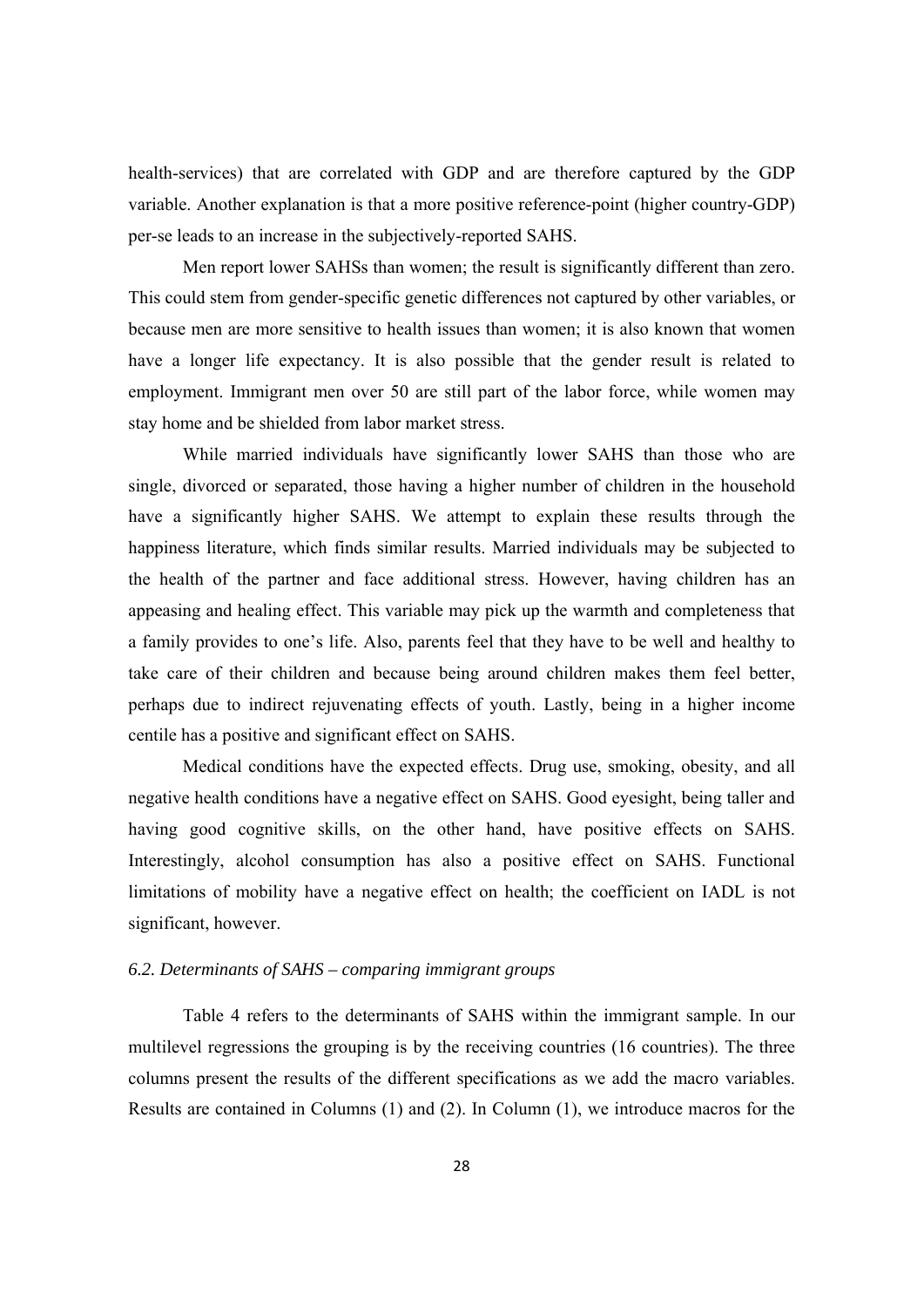sending and the receiving countries, as well as their per-capita GDP (logarithm). In order to obtain more insight into the differential effects of the level of development of the sending and receiving countries, we include *differences* between the logarithm of home and host country per-capita GDPs in Column (2). We include the two variables for positive difference between origin and receiving country GDPs (country of origin more developed) and negative difference between origin and receiving country GDPs (home country less developed). The first difference is equal to the difference between the logarithms of GDP in origin and receiving countries, if this difference is positive, and zero otherwise. The second one is equal to the *absolute* value of the difference between origin- and host country GDPs (logarithm) if this difference is negative, otherwise it is equal zero. Different coefficients of these two variables indicate asymmetry in the effects of positive and negative deviations. Interestingly, results in all three columns are very similar.

Controlling for age-cohort and period of interview effects, Table 4 presents the results for immigrants only. Due to collinearity problems among the variables YSM, cohort, and interactions we ran the specification with interactions. Results clearly indicate that additional YSM in the host country have a significant and negative effect on the health status of immigrants, beyond any aging affects. Specifically, compared to the newcomers (less than 10 YSM), immigrants who arrived in the current country of residence *more* than 10 years ago report significantly lower levels of SAHS. This result is robust across all specifications and confirms important non-linearities. SAHS deteriorates for immigrants who reside in the host country more than one decade. The rate of deterioration is somewhat different for different cohorts-of-arrival, but the general pattern clearly indicates health deterioration as immigrants stay longer in the receiving country. However, there no significant aging effects on the health status of immigrants, ceteris paribus.

| Variables                       | Model 1              | Model 2             |
|---------------------------------|----------------------|---------------------|
| Immigrant status                |                      |                     |
| Up to 10 YSM                    | Ref.                 | Ref.                |
| 11 to 20 YSM                    |                      |                     |
| Arrival years between 1981-1990 | $-0.100(-0.735)$     | $-0.097(-0.713)$    |
| 1991-2000                       | $-0.160(-2.142)$ **  | $-0.160(-2.139)$ ** |
| 21 or more YSM                  |                      |                     |
| Arrival years between 1900-1940 | $-0.030(-0.318)$     | $-0.026(-0.273)$    |
| 1941-1950                       | $-0.142 (-2.145)$ ** | $-0.140(-2.115)$ ** |

**Table 4: Determinants of SAHS, immigrant sample, multilevel regressions**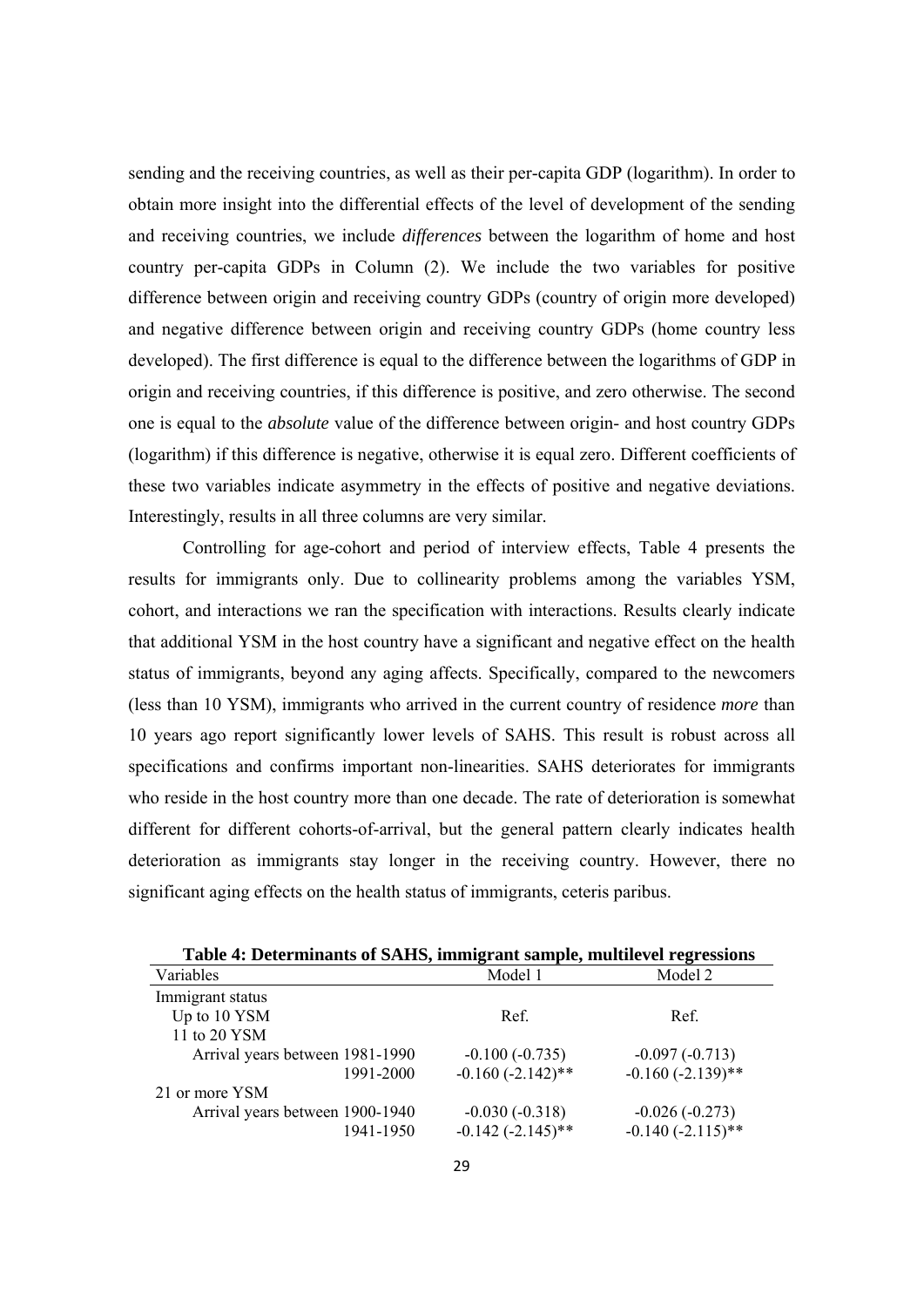|                                       | 1951-1960                           | $-0.130(-2.051)$ **     | $-0.131 (-2.068)$ **             |
|---------------------------------------|-------------------------------------|-------------------------|----------------------------------|
|                                       | 1961-1970                           | $-0.175$ $(-2.845)$ *** | $-0.178 (-2.883)$ ***            |
|                                       | 1971-1980                           | $-0.179(-2.916)$ ***    | $-0.181 (-2.949)$ ***            |
|                                       | 1981-1990                           | $-0.161(-2.389)$ **     | $-0.162$ $(-2.410)$ **           |
| Age (years)                           | 61-70                               | $-0.038(-1.208)$        | $-0.037(-1.184)$                 |
|                                       | 71-80                               | $-0.018(-0.480)$        | $-0.020(-0.520)$                 |
|                                       | Over 80                             | 0.003(0.053)            | 0.001(0.011)                     |
|                                       | 50-60                               | Ref.                    | Ref.                             |
| Macroeconomic country variables       |                                     |                         |                                  |
| Log. of per capita GDP (host country) |                                     | $0.325(4.181)$ ***      |                                  |
| Log. of per capita GDP (homecountry)  |                                     | $0.041(2.089)$ **       | $0.358(4.515)$ ***               |
| Positive diff. (origin - host GDPs)   |                                     |                         | $-0.414(-3.609)$ ***             |
| Negative diff (origin - host GDPs)    |                                     |                         | $0.309(3.822)$ ***               |
| Demographics                          |                                     |                         |                                  |
| Male                                  |                                     | $-0.098 (-3.003)$ ***   | $-0.098 (-3.009)$ ***            |
| Marital status                        | Married                             | $-0.068 (-2.028)$ **    | $-0.069$ $(-2.049)$ **           |
|                                       | Widowed                             | $-0.007(-0.167)$        | $-0.008(-0.177)$                 |
|                                       | Single/Divorced/Separated           | Ref.                    | Ref.                             |
|                                       | Number of children in household     | 0.007(0.750)            | 0.007(0.733)                     |
| Socio-economic variables              |                                     |                         |                                  |
| Household income centile              |                                     | $0.030(6.597)$ ***      | $0.030(6.596)$ ***               |
| Personal medical variables            |                                     |                         |                                  |
| Drug use                              |                                     | $-0.085 (-7.888)$ ***   | $-0.086(-7.914)$ ***             |
| Health conditions - diagnosed with:   |                                     |                         |                                  |
|                                       | Heart problems                      | $-0.057(-1.633)$        | $-0.057(-1.626)$                 |
|                                       | Hypertension                        | $-0.063$ $(-2.328)$ **  | $-0.063$ $(-2.302)$ **           |
|                                       | Cerebral vascular disease           | 0.002(0.029)            | 0.001(0.020)                     |
|                                       | Diabetes                            | $-0.184 (-4.998)$ ***   | $-0.184$ $(-4.987)$ ***          |
|                                       | Chronic lung disease                | $-0.064(-1.431)$        | $-0.064(-1.429)$                 |
|                                       | Arthritis                           | $-0.146 (-5.014)$ ***   | $-0.146$ $(-5.038)$ ***          |
|                                       | Osteoporosis                        | $-0.277$ $(-3.151)$ *** | $-0.277$ $(-3.152)$ ***          |
|                                       | Cancer                              | $-0.199(-4.095)$ ***    | $-0.201 (-4.127)$ ***            |
|                                       | Number of medical symptoms          | $-0.071$ $(-8.150)$ *** | $-0.071$ $(-8.138)$ ***          |
|                                       | Medical consultation (number)       | $-0.012$ $(-9.141)$ *** | $-0.012$ $(-9.092)$ ***          |
|                                       | Hospitalization (dummy)             | $-0.115(-3.377)$ ***    | $-0.115 (-3.362)$ ***            |
|                                       | Quality of eyesight (range of 1-50) | $0.172(12.517)$ ***     | $0.172(12.520)$ ***              |
|                                       | Alcohol consumption                 | $0.088(2.506)$ **       | $0.087(2.470)$ **                |
|                                       | Smokes at present time              | $-0.149(-5.006)$ ***    | $-0.149 (-5.017)$ ***            |
|                                       | Obesity (BMI>30)                    | $-0.041(-1.413)$        | $-0.041(-1.432)$                 |
|                                       | <b>IADL</b>                         | $-0.019(-0.911)$        | $-0.019(-0.939)$                 |
|                                       | Mobility                            | $-0.159(-9.356)$ ***    | $-0.159(-9.357)$ ***             |
| Cognitive skills: remembered animals  |                                     | $0.015(8.509)$ ***      | $0.015(8.512)$ ***               |
| Height (cm)                           |                                     | $0.003(1.849)*$         | $0.003(1.888)*$                  |
| Continent of origin                   | Africa                              | 0.062(0.938)            |                                  |
|                                       | South America                       | $-0.111(-1.255)$        | 0.073(1.077)<br>$-0.110(-1.249)$ |
|                                       | North America                       | $0.455(3.199)$ ***      | $0.455(3.199)$ ***               |
|                                       | Asia                                | $0.183(3.136)$ ***      | $0.194(3.272)$ ***               |
|                                       | Europe                              | Ref.                    | Ref.                             |
|                                       | Year of interview dummies           | Yes                     | Yes                              |
|                                       |                                     |                         |                                  |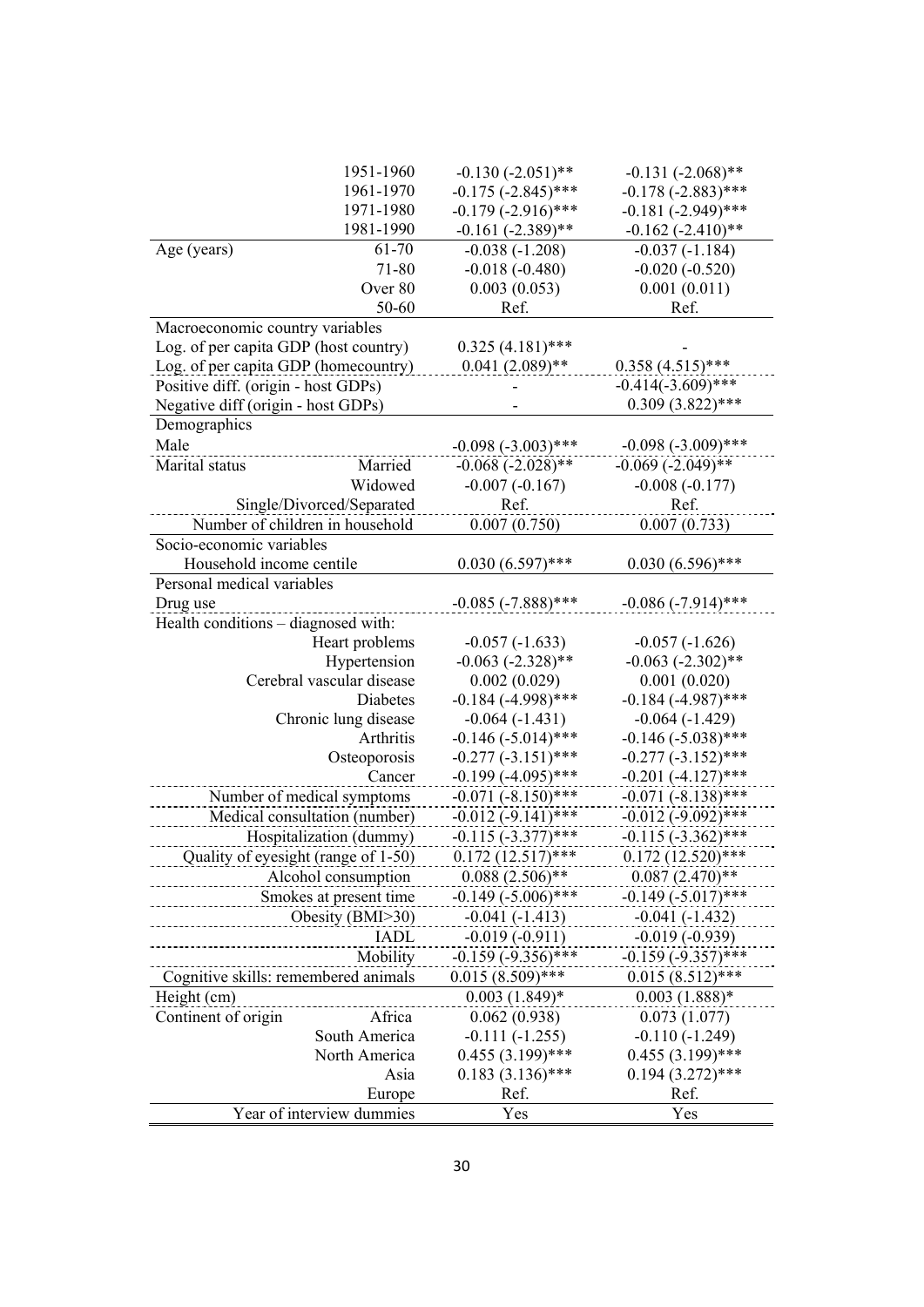| Sample Size | 275<br>T.∠ / J | ∪ ו∠.ד |  |
|-------------|----------------|--------|--|
| AIC         | ነገግሬ           | ・ワワワ   |  |
| D™          | 0100           |        |  |

Note: Based on pooled data from SHARE waves of 2004/5, 2006/7 and 2011 \*p < 10%; \*\*p < 5%; \*\*\*p < 1%

Columns (1) and (2) show that the per capita GDP of the two reference countries, the country of origin and the current host country, have positive and significant effects on SAHS, but the host country's GDP seems to have a much more pronounced effect.<sup>11</sup> We offer some speculations: living in a more developed country (before migration) could result in better health later on in life (due to better nutrition, vaccination, preventive health systems, etc.). As we hypothesized before, a strong positive health selection may also be at play. Immigrants from less developed countries have to go through many more hurdles and deal with uncertainty. The survivors of the move are thus healthier physically and mentally.

Column (2) adds more insight on the differential effects of the sending and receiving countries, by splitting the differences between the GDPs into positive and negative differences, allowing for asymmetry around the no-difference point. This is done by using variables of positive deviations (between home and host countries) and absolute negative deviations, in addition to the home country GDP. As the results indicate, an increase in a positive deviation (the home country is more developed than the host country) leads to a decrease in the immigrants' SAHS, while an increase in the absolute negative deviation leads to an increase in their SAHS. It therefore appears that positive and negative deviations have different impacts on individual SAHS.

The coefficients of the rest of the controls are as expected, and similar to the effects revealed for the whole sample in Table 3. Males have lower SAHS than females. This could be because of genetic differences not captured by other variables or because men are more sensitive to health issues than women, or as we discussed in Table 3, the gender result is related to employment. Being married has again a negative and significant effect on health, ceteris paribus. Unlike Table 3, the number of children in the household bear no significant effect on the health status of immigrants. The higher percentile of household income has a positive and significant effect on SAHS. This could be because more wealthy

<sup>11</sup> While health is not identical to well-being, our result is different than the Akay, Bargain and Zimmermann (2013), who found a negative effect of home country GDP on immigrant well-being.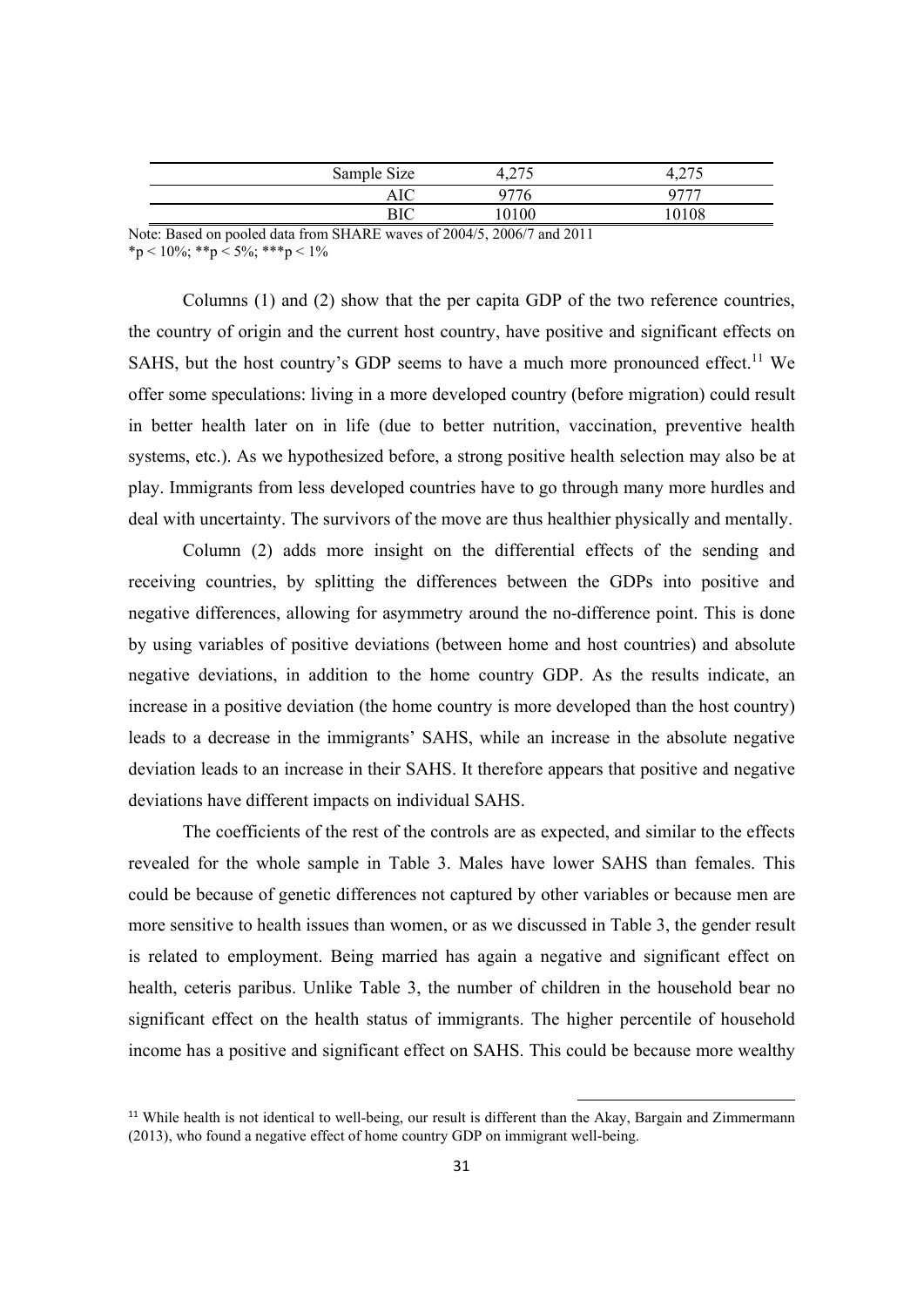immigrants can invest in preventive care, they can afford better care, or they know that if they get sick they will be able to have good care.

The country of origin variables indicate that differences in SAHS vary among immigrants. Immigrants from North America and Asia have higher SAHS than immigrants from Europe (the reference group) in all specifications. Immigrants from South America and Africa are not different than those from Europe.

Results on the medical variables confirm that for immigrants too medical conditions, symptoms, and hospitalizations have a strong negative effect on SAHS; so does smoking and drug use. Good eyesight has a positive effect. Similar to Table 3, we find that alcohol consumption has a positive effect on SAHS. A possible explanation could stem from culture. Non-European immigrants come from countries that either do not drink or drink among family and friends as a celebratory custom that also bonds people. If immigrants have this positive stance towards drinking, then drinking can have a positive psychological effect that manifests itself in SAHS.

Naturally, good cognitive abilities affect health positively. Remembering animals and thus having a sharp mind has a positive effect on SAHS. Functional limitations on the other hand, take their toll on SAHS. Lastly, taller immigrants report higher health status.

 Overall, these results show that even after we control for a multitude of medical conditions, demographics, behavioral changes, age, cohort and period of interview, the health status of immigrants deteriorates the longer they stay in the host country. This is in congruence with previous studies in other countries. A plausible explanation is psychological. Middle-aged immigrants and older immigrants who are still in the host country may feel severed from their origins and perceive a lower health status. Missing one's country of origin, especially the image one has kept in their mind from growing up, the different geographic settings and climate can have a negative subconscious effect. Another explanation could be related to unobserved environmental factors in the host countries. A third potential explanation could be the reference group immigrants compare themselves to. For example, when immigrants first arrive it is natural to compare themselves to their countrymen back home. After they reside in the host country, natives can be their reference group. If natives are in better health, immigrants may report a comparatively lower health status, even if their actual health has not changed. However,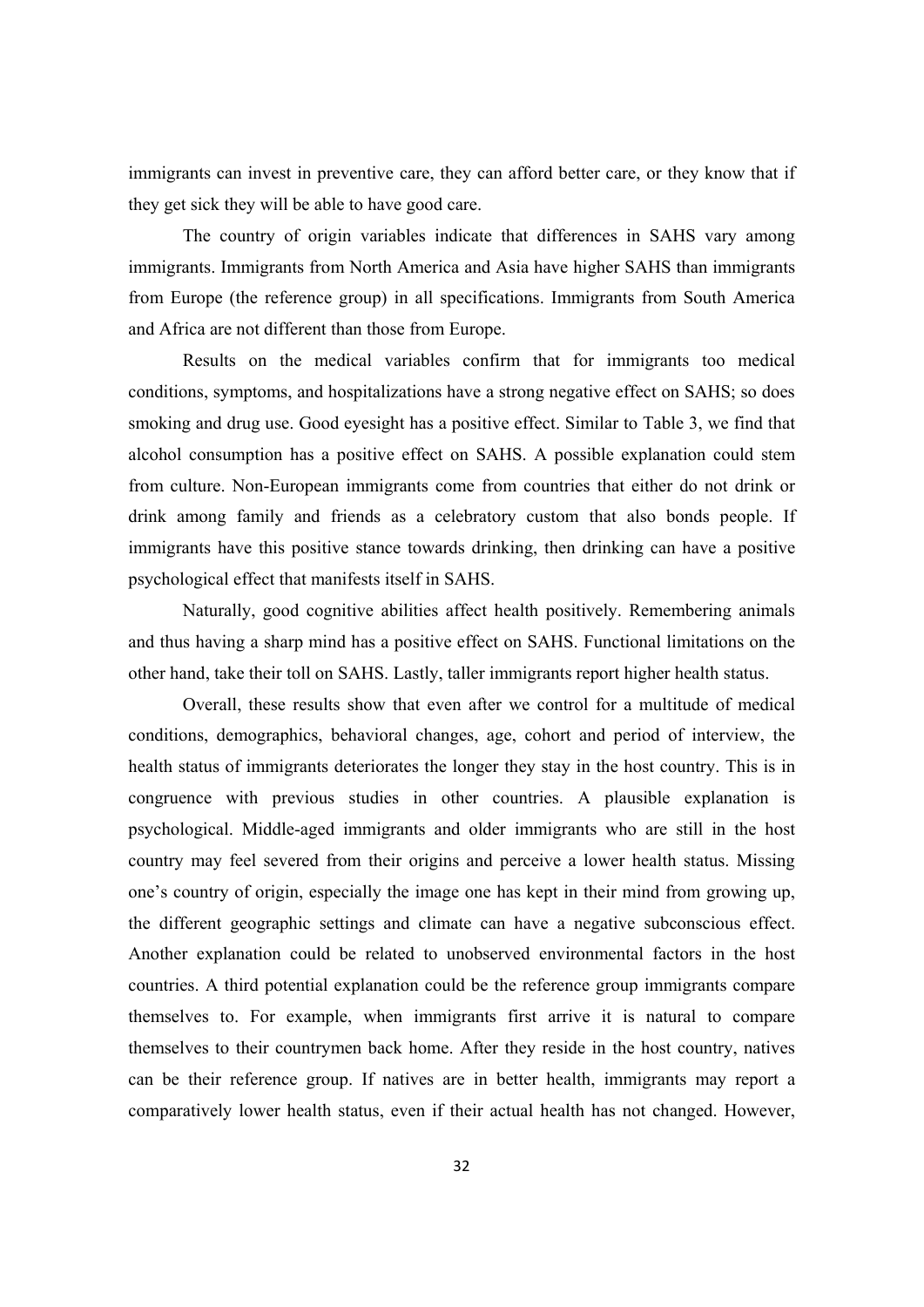when we tested this hypothesis by pulling the sample of immigrants and natives together we did not find evidence of this explanation.

#### **7. Concluding Remarks**

In this study we were set to analyze the determinants of self-assessed health status (SAHS) of immigrants over the age of 50 in Europe and compare them to natives. Studying the health of individuals over 50 is important because health starts deteriorating around the age of 50. A better understanding of the health of immigrants is essential and of great socio-political importance. It can provide insights about the origins of health disparities in a country and allow us to better address public health challenges. A better understanding of the immigrants' health status, behavior, and attitudes is needed in order to better cater to their needs and integration. A population with compromised health can burden the health care and welfare systems of the country.

We examine both micro and macro determinants of health. We are also interested in any possible changes in SAHS as immigrants stay longer in the host country and in comparing them to natives. For this study, we utilize a unique and rich dataset, the Survey of Health, Aging and Retirement in Europe (SHARE). We augment our data with information on macroeconomic variables from the home and host countries. Our sample contains men and women over the age of fifty, originating from twenty-two different countries of origin and residing in sixteen European host countries between 2003 and 2011. In our empirical analysis we are pulling the three available cross-sections together. Because of the clustering of individuals within countries, we use a multilevel analysis that allows us to explore both within- and between-country variation.

Our descriptive statistics show that SAHS of both immigrants and natives follows a normal distribution. There are a few individuals reporting poor health, a few reporting excellent health and the bulk of individuals report good health. However, there are differences between the two groups and especially there are differences among immigrants by YSM in the host country. In essence we find that there is a healthy immigrant effect.

Our results about the entire sample of natives and immigrants indicate that upon arrival in the host country immigrants' health is significantly better than the health of their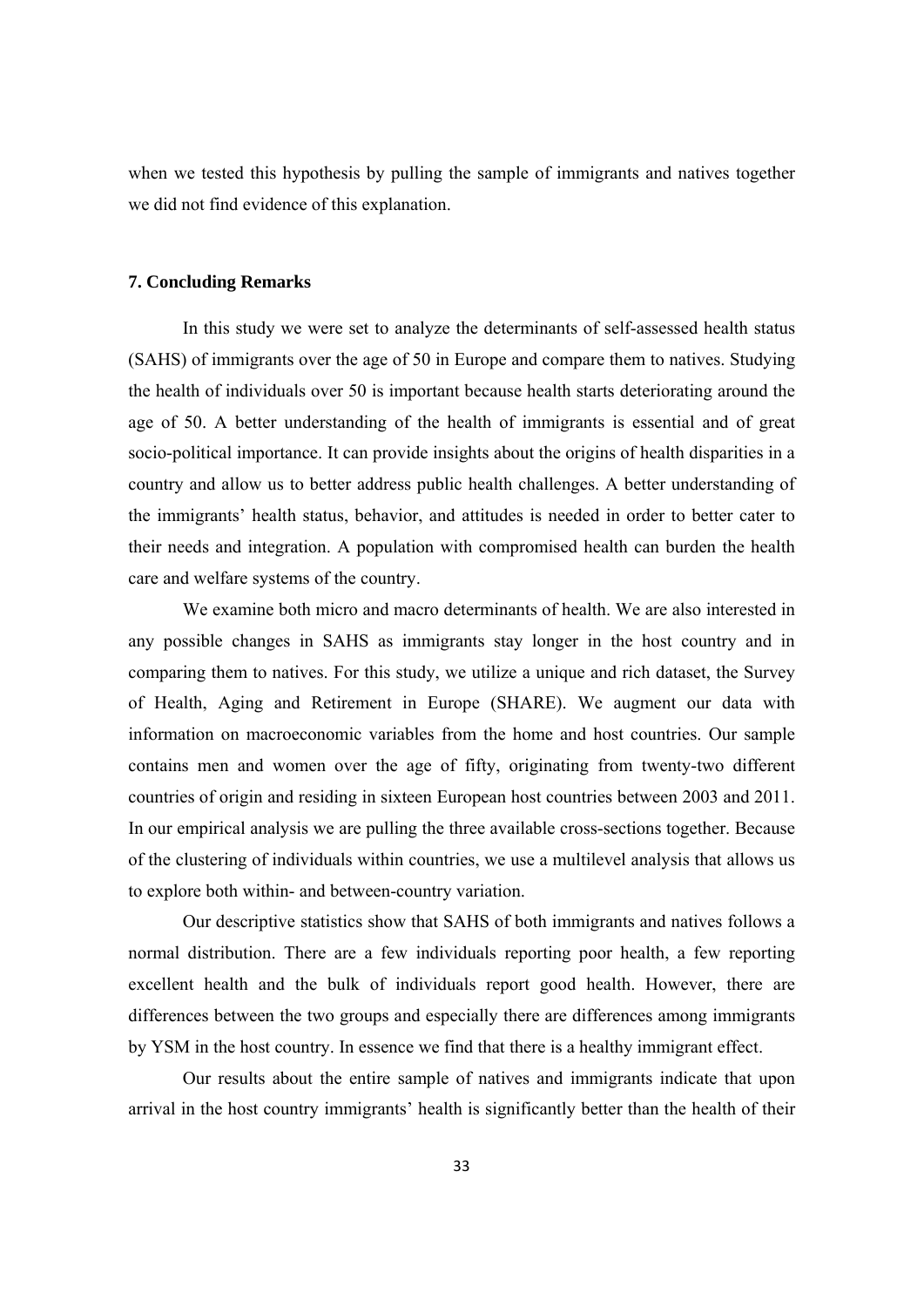native-born counterparts. With additional years of residence in the host country their health gradually deteriorates, converges to that of the natives or even falls below it.

The more novel finding relates to the macro effects of the development levels of both the country of origin and the host country – the GDPs of the two reference countries have positive effects on the individual's perceived-health (SAHS). However the effect of the host country's GDP is much more pronounced.

It appears that positive and negative deviations in GDP have different impacts on individual SAHS. These differential effects can be explained as some variant of the Loss-Aversion Theory (Kahneman and Tversky, 1979): A positive deviation means that the immigrant suffered from some 'loss' when he left his country of origin and immigrated to a less developed country. A negative deviation represents a 'gain' for the immigrant. The Loss-Aversion Theory claims that 'losses' are valued more than same-size 'gains', and this is precisely what our results indicate.

Our results indicate that the immigration status (and duration) and macros of the sending and receiving countries have significant effects on the individual's SAHS. However, the mechanisms still need to be explored. The mechanism is most probably determined by the nature of the variable under discussion (e.g., health versus well-being). Our results pertain to a sub-population in the sixteen EU countries under study, that of the over 50 years of age. However, the older age group is more relevant when health is evaluated and examined for its determinants. Around this age health starts to deteriorate and policies/budgets/programs that aim at catering to residents' (including immigrants) health need to become more important and urgent.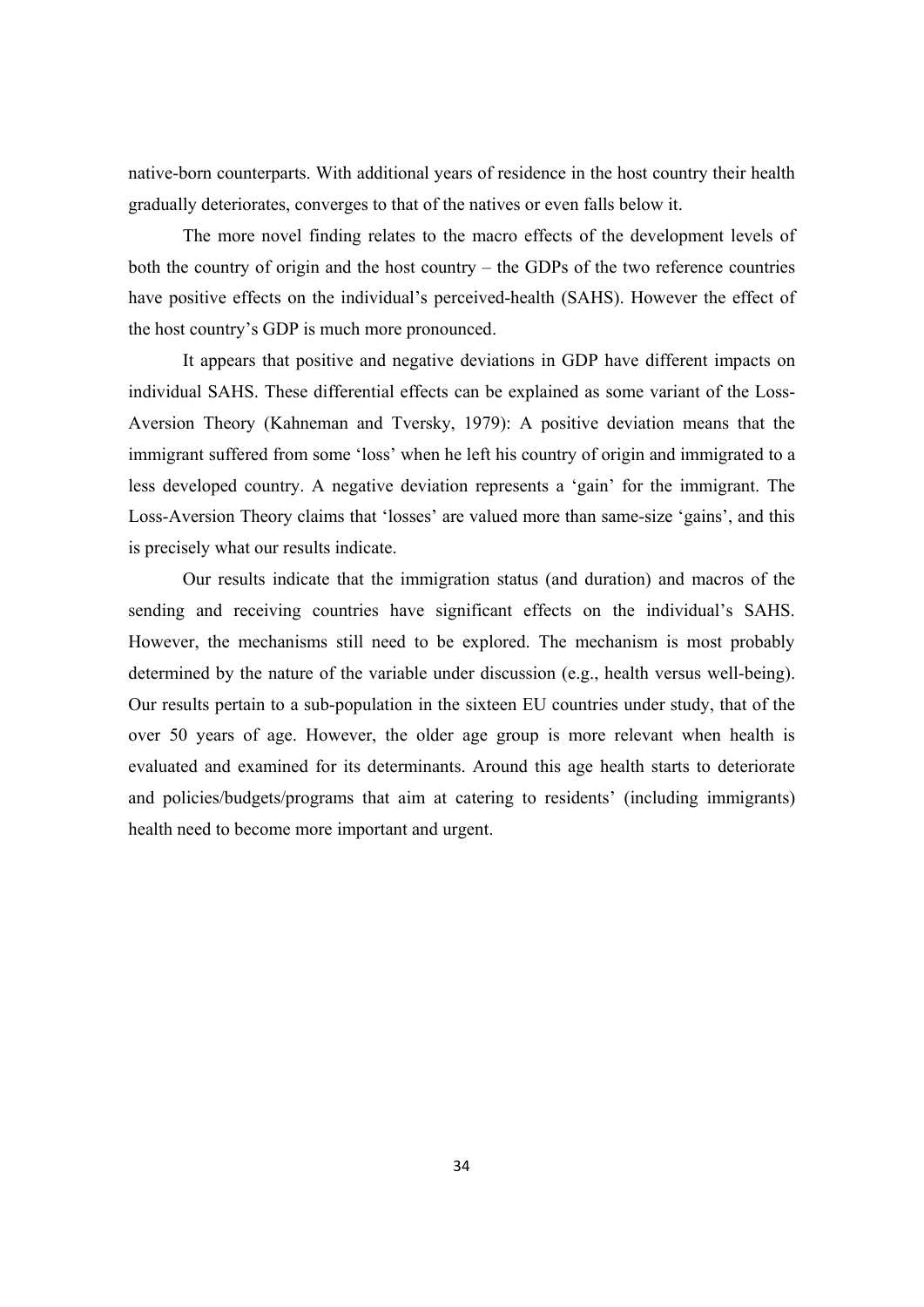#### **References**

- Abraido-Lanza, A.F., Chao, M.T. and Florez, K.R. (2005), "Do Healthy Behaviors Decline with Greater Acculturation? Implications for the Latino Mortality Paradox", *Social Science and Medicine* 61: 1243-1255.
- Acevedo-Garcia, D., Pan, J., Jun H.J., Osypuk, T.L. and Emmons, K.M. (2005), "The Effect of Immigrant Generation on Smoking", *Social Science and Medicine* 61: 1223-1242.
- Akay, A, Bargain, O, and Zimmermann K.F. (2013), "Home Sweet Home? Macro-economic Conditions in Home Countries and the Well-Being of Migrants", *IZA Discussion Paper No. 7862.* Bonn.
- Antecol, H. and Bedard, K. (2006), "Unhealthy Assimilation: Why Do Immigrants Converge to American Health Status Levels?" *Demography* 43(2):337-360.
- Averett, S.L., Argys, L.M. and Kohn, J.L. (2012), "Immigration, Obesity and Labor Market Outcomes in the UK", IZA Journal of Migration, 1:2, 1-19.
- Bentham, G. (1988), Migration and Morbidity: Implications for Geographical Studies of Disease", *Social Science and Medicine* 26(1): 49-54.
- Benyamini, Y. and Idler E.L. (1999), "Community Studies Reporting Association between Self-Rated Health and Mortality: Additional Studies, 1995-1998", *Research on Aging* 21: 392-401.
- Biddle, N., Kennedy, S. and McDonald, J.T. (2007), "Health Assimilation Patterns amongst Australian Immigrants", *Economic Record* 83: 16-30.
- Carrasco-Garrido, P., De Miguel, A.G., Barrera, V.H. and Jimenez-Garcia, R. (2007), "Health Profiles, Lifestyles and Use of Health Resources by the Immigrant Population Resident in Spain", *European Journal of Public Health* 17(5): 503-507.
- Cesari, M., Pahor, M., Marzetti, E., Zamboni, V., Colloca, G., Tosato, M., Patel, K.V., Tovar, J.J. and Markides K. (2009), "Self-Assessed Health Status, Walking Speed and Mortality in Older Mexican-Americans", *Gerontology* 55(2): 194-201.
- Chiswick, B.R., Lee, Y.L. and Miller P.W. (2008), "Immigrant Selection Systems and Immigrant Health", *Contemporary Economic Policy* 26(4): 555-578.
- Courbage, Y. and Khlat, M. (1996), "Mortality and Causes of Death of Moroccans in France, 1979-91", *Population* 8: 59-94.
- Deaton, A. and Paxson, C.H. (1998), "Aging and Inequality in Income and Health", *American Economic Review, Papers and Proceedings* 88: 248-253.
- Delaney, L., Fernihough, A. and Smith, J.P. (2013), "Exploring Poor Health: The Irish in England", *Demography* 50: 2013-2035
- Eurostat (2013), *Population on January 1st 2013, by Five-Year Age Groups and Sex*. Can be accessed at: http://epp.eurostat.ec.europa.eu/portal/page/portal/eurostat/home.
- Evans, J. (1987), "Migration and Health", *International Migration Review* 21(3): v-xiv.
- Fenelon, A. (2013), "Revisiting the Hispanic Mortality Advantage in the United States: The Role of Smoking", *Social Science and Medicine* 82: 1-9.
- Ferrer-i-Carbonell, A. and Frijters, P. (2004), "How Important Is Methodology for the Estimates of the Determinants of Happiness?" *The Economic Journal* 114, 641–659.
- Frey, B.S. and Stutzer, A. (2002), *Happiness and Economics. How the Economy and Institutions Affect Wellbeing*. Princeton: New Jersey: Princeton University Press.
- García-Muñoz, T., Neuman, S. and Neuman T. (2014a), "Subjective Health Status of the Older Populations: Is it Related to Country-Specific Economic Development Measures?" *Working Paper No. 2014-02*, Department of Economics, Bar-Ilan University.
- Garcia-Munoz, T., Neuman, S. and Neuman, T. (2014b), "Health Risk Factors among the Older European Populations: Personal and Aggregate Country Effects", paper presented in the 6<sup>th</sup> Annual Meeting on the Economics of Risky Behaviors (AMERB): Medellin, Colombia, May 8-10.
- Grove, N. and Zwi, A. (2006), "Our Health and Theirs: Forced Migration, Othering, and Public Health", *Social Science and Medicine* 62: 1931-1942.
- Guintella, O. and Mazzonna, F. (2014), "Do Immigrants Bring Good Health?" *IZA, Bonn: Discussion Paper No. 8073.*
- Guintella, O. (2013), "Why Does the Health of Immigrants Deteriorate? Evidence from Birth Records", *IZA, Bonn: Discussion Paper No. 7588*.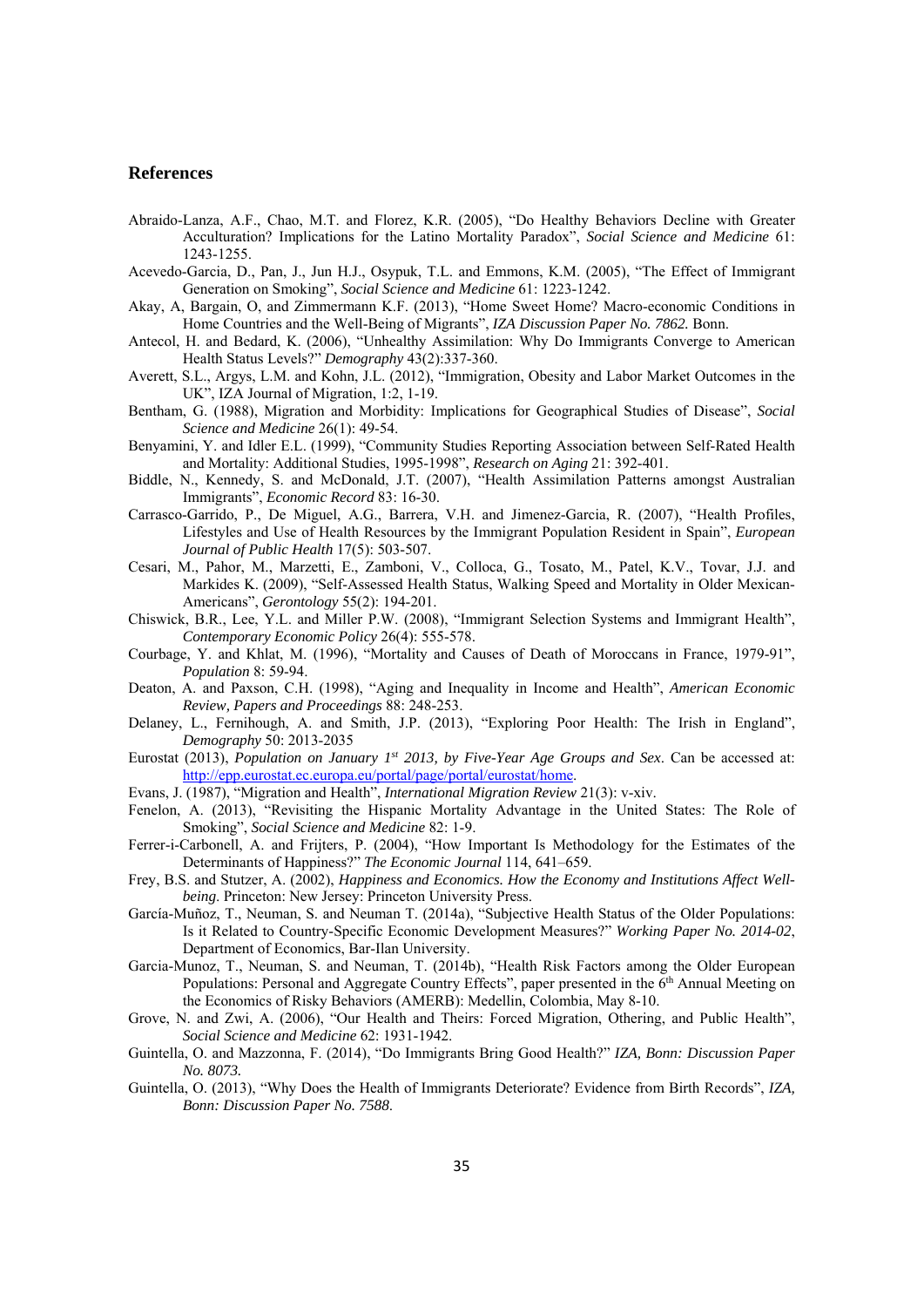- Idler, E.L. and Benyamini, Y. (1997), "Self-Rated Health and Mortality: A Review of Twenty-Seven Community Studies", *Journal of Health and Social Behavior* 38(1): 21-37.
- Jasso, G., Massey, D.S., Rosenzweig, M.R. and Smith, J. (2004), "Immigrant Health: Selectivity and Acculturation". In: Anderson N.B., Bulatao, R.A. and Cohen, B. (eds.), *Critical Perspectives on Racial and Ethnic Differences in Health in Late Life* (pp. 227-266). Washington, DC: National Academies Press.
- Kahneman, D. and Tversky, A. (1979), "Prospect Theory: An Analysis of Decision under Risk", *Econometrica* 47: 263-291.
- Kasl, S.V. and Berkman, L. (1983), "Health Consequences of the Experience of Migration", *Annual Review of Public Health* 4: 69-70.
- Kennedy, S., McDonald, J.T. and Biddle, N. (2006), "The Healthy Immigrant Effect and Immigrant Selection: Evidence from Four Countries", Canada: Ontario, *SEDAP Research paper No. 164.* Available at: http://socserv.mcmaster.ca/sedap/p/sedap164.pd
- Lara, M.I., Gamboa, C., Kahramanian, M.I., Morales, L.S., and Bautista, D.E. (2005), "Acculturation and Latino Health in the United States: A Review of the Literature and its Sociopolitical Context", *Annual Review of Public Health* 26: 367-397.
- Markides, K.S., Salinas, J. and Sheffield, K. (2008-2009), "The Health of Older Immigrants", *Generations* 32(4): 46-52.
- Marmot, M.G., Adelstein, A.M. and Bulusu, L. (1984), "Lessons from the Study of Immigrant Mortality", *The Lancet,* June: 1455-1457.
- Marmot, M.G. and Syme, S.L. (1976), "Acculturation and Coronary Heart Disease in Japanese-Americans", *American Journal of Epidemiology* 104(3): 225-247.
- Mora, P.A., Di'Bonaventura, M.D., Idler, E., Leventhal, E. and Leventhal, H. (2008), "Psychological Factors Influencing Self-Assessments of Health: Toward an Understanding of the Mechanisms Underlying How People Rate Their Own Health", *Annals of Behavioral Medicine* 36: 292-303.
- Mossey, J.M. and Shapiro, E. (1982), "Self-Rated Health: A Predictor of Mortality among the Elderly", *American Journal of Public Health* 72(8): 800-808.
- Neuman, S. (2005), "Aliya to Israel: Immigration under Conditions of Adversity". In (Zimmermann, K.F., (ed.) *European Migration: What Do We Know?* Oxford University Press, pp. 459-506.
- Neuman, S. (2014), "Are Immigrants Healthier than Native Residents?", IZA World of Labor (accessible at http://wol.iza.org).
- Newbold, K.B. (2005), "Self-Rated Health within the Canadian Immigrant Population: Risk and the Healthy Immigrant Effect", *Social Science and Medicine* 60: 1359-1370.
- Oswald, A.J. and Wu, S. (2010), "Objective Confirmation of Subjective Measures of Human Well-Being: Evidence from the U.S.A." *Science* 327(5965): 576-579.
- Orrenius, P.M. and Zavodny, M. (2009), "Do Immigrants Work in Riskier Jobs?" *Demography* 46(3): 535- 551.
- Orrenius, P.M. and Zavodny, M. (2013), "Immigrants in Risky Occupations?". In: Constant and Zimmermann (eds), International Handbook on the Economics of Migration (pp. 214-226). Edward Elgar Publishing.
- Palloni, A. and Arias, E. (2004), "Paradox Lost: Explaining the Hispanic Adult Mortality Advantage", *Demography* 41(3): 385-415.
- Palloni, A. and Ewbank, D. (2004), "Selection Process in the Study of Racial and Ethnic Differences in Adult Health and Mortality". In: Anderson N.B., Bulatao, R.A. and Cohen, B. (eds.), *Critical Perspectives on Racial and Ethnic Differences in Health in Late Life* (pp. 171-226). Washington, DC: National Academies Press.
- Pew Research Center Report (2011), *The Future of the Global Moslem Population: Projections for 2010- 2030*. Washington.
- Rechel, B., Mladovsky, P., Deville, W., Rijks, B., Petrova-Benedict, R. and McKee, M. (eds.) (2011), *Migration and Health in the European Union*, The Open University Press, UK: European Observatory on Health Systems and Policies Series.
- Ronellenfitsch, U. and Razum, O. (2004), "Deteriorating Health Satisfaction among Immigrants from Eastern Europe to Germany," *International Journal for Equity in Health* - an Open Access Journal (can be accessed at: http://www.equityhealthj.com/content/3/1/4).
- Sen, A. (2002), "Health: Perception versus Observation", *British Medical Journal* 324(13): 860-861.